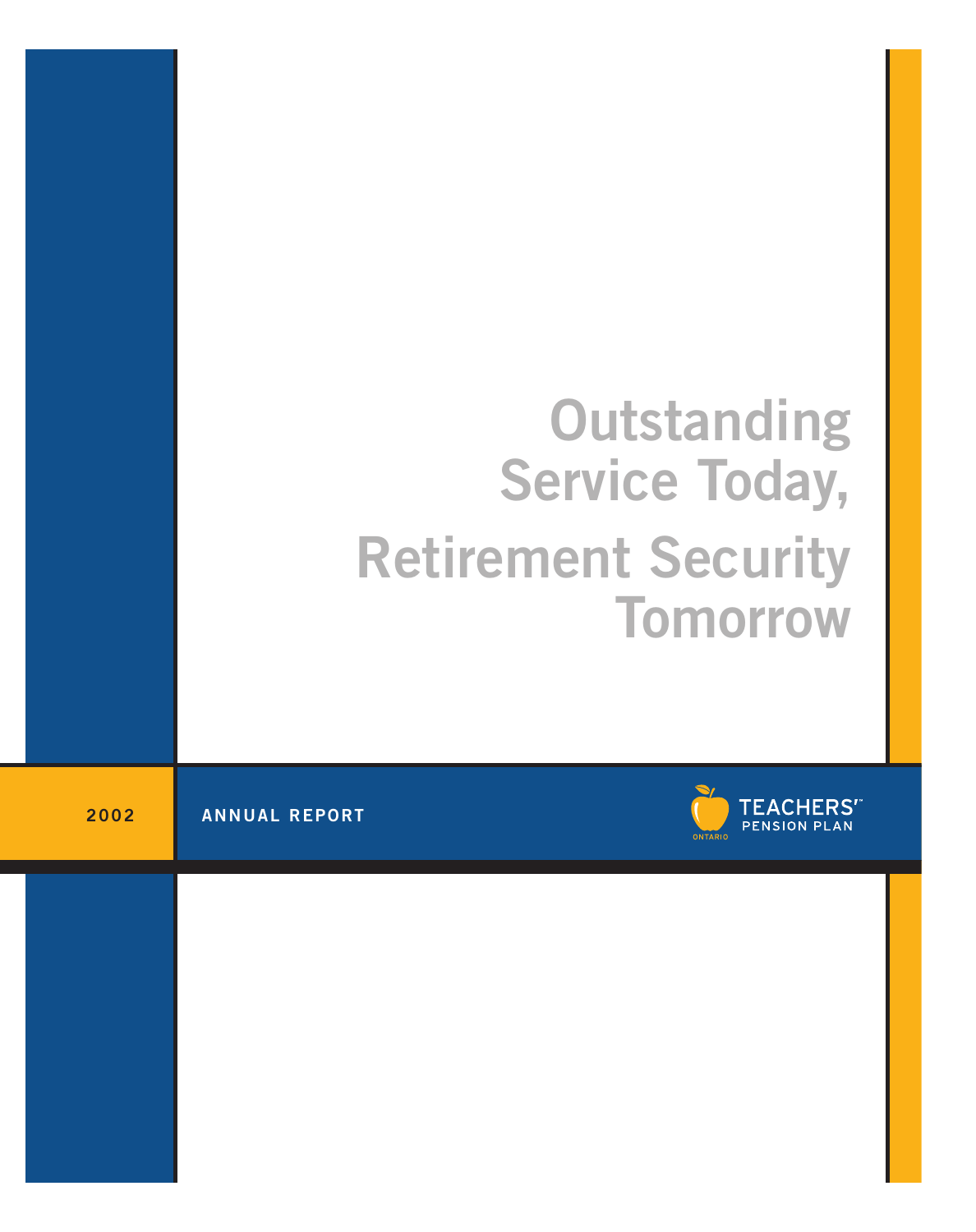## **CORPORATE PROFILE**

The Ontario Teachers' Pension Plan is responsible for the retirement income of 154,000 elementary and secondary school teachers, 89,000 retired teachers and their survivors, and 91,000 former teachers with money in the plan. The Ontario government and the Ontario Teachers' Federation, the plan's co-sponsors, are responsible for benefit and contribution levels.

The plan had net assets of \$66.2 billion at the end of 2002 and a longterm rate of return of 10.6% per year since 1990.

# **TABLE OF CONTENTS**

- **01 FINANCIAL HIGHLIGHTS**
- **02 CHAIR'S REPORT**
- **05 BOARD OF DIRECTORS**
- **06 PRESIDENT'S REPORT**
- **11 ACTUARIAL VALUATIONS**
- **12 MEMBER SERVICES**
- **14 INVESTMENTS**
- **16 CORPORATE GOVERNANCE**
- **18 MANAGEMENT'S DISCUSSION AND ANALYSIS**
- **34 FINANCIAL STATEMENTS AND NOTES**
- **55 INVESTMENTS OVER \$50 MILLION**
- **58 ELEVEN-YEAR REVIEW CORPORATE DIRECTORY**

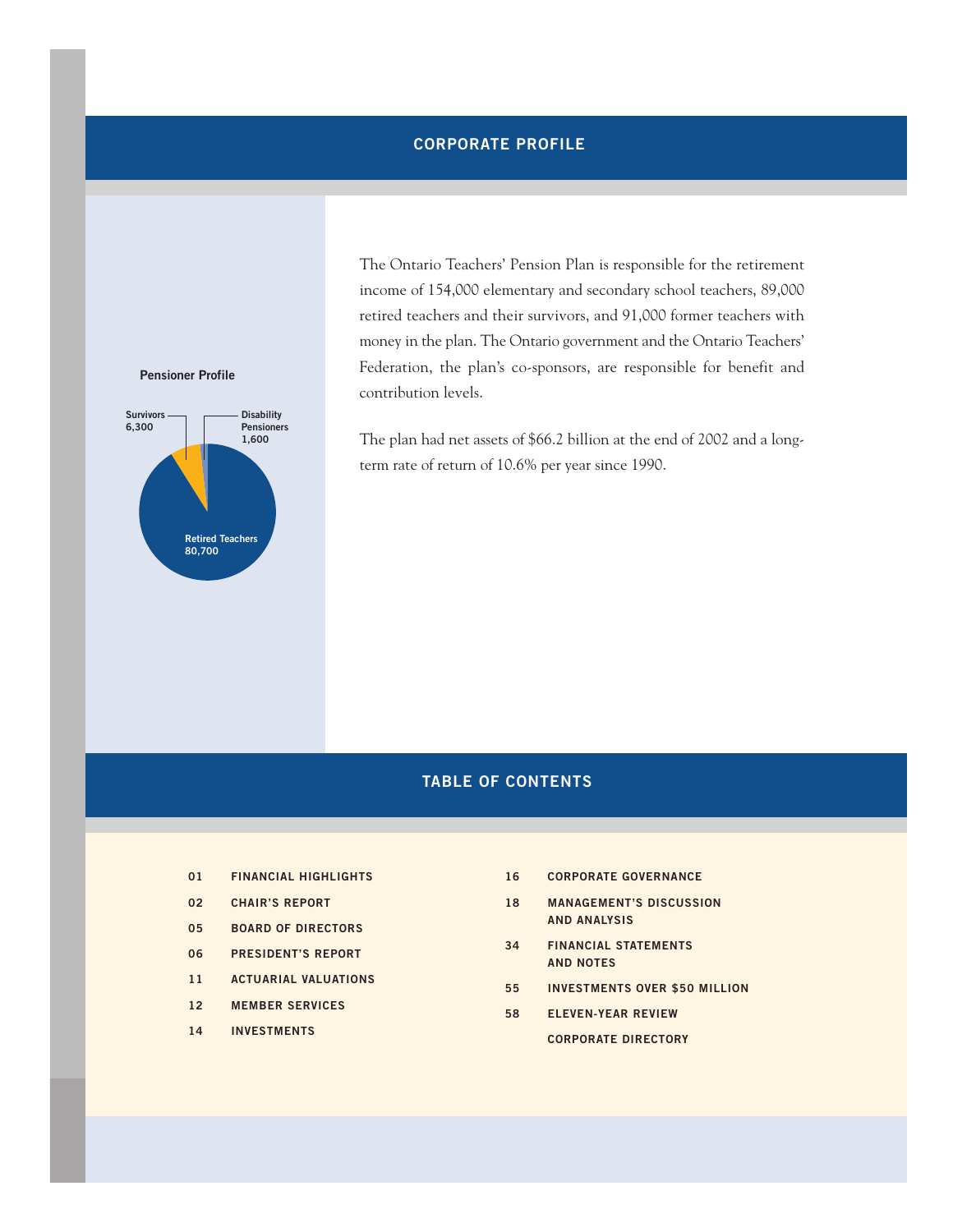# **FINANCIAL HIGHLIGHTS**

| <b>Investment Performance</b>     | for the year ended December 31 |         |
|-----------------------------------|--------------------------------|---------|
| Rate of return on investments (%) | 2002                           | 2001    |
| Annual                            | $-2.0%$                        | $-2.3%$ |
| Composite benchmark               | $-4.8$                         | $-5.3$  |
| Four-year average                 | 5.3                            | 8.3     |
| Four-year benchmark               | 2.8                            | 7 O     |

#### **Average annual compound rates of return** (%)

|                  | $1 \,$ vr | 4 vr | 5yr | 10 <sub>yr</sub> | Since<br>1990 |
|------------------|-----------|------|-----|------------------|---------------|
| Our return       | $-2.0$    | 5.3  | 62  | 10.4             | 10.6          |
| <b>Benchmark</b> | $-4.8$    | 2.8  | 4.5 | 91               | 81            |

| <b>Financial Overview</b>         | as at December 31 |        |  |
|-----------------------------------|-------------------|--------|--|
| (\$ billions)                     | 2002              | 2001   |  |
| Net investments                   | \$65.4            | \$68.1 |  |
| Net receivables                   | 0.8               | 1.4    |  |
| Net assets                        | 66.2              | 69.5   |  |
| Smoothing adjustment <sup>1</sup> | 9.7               | 3.0    |  |
| Actuarially adjusted net assets   | 75.9              | 72.5   |  |
| Cost of future pensions           | 73.7              | 65.5   |  |
| Surplus                           | \$2.2             | 7.0    |  |

<sup>1</sup> In accordance with accepted actuarial practices, equity returns (above or below CPI+6%, the assumed rate of return) are smoothed over five years to reduce the impact of market volatility on the plan's net assets (see Note 4). The \$9.7 billion smoothing adjustment consists of net equity losses.

All financial results in this report include the effects of derivatives unless stated otherwise.



-5  $\Omega$ 5  $10<sup>1</sup>$ 15 20 %25 **10.4% ten-year average**

93 94 95 96 97 98 99 00 01 02



(as at December 31) (\$ billions)



**Investment Growth**

#### (\$100 invested in 1990)

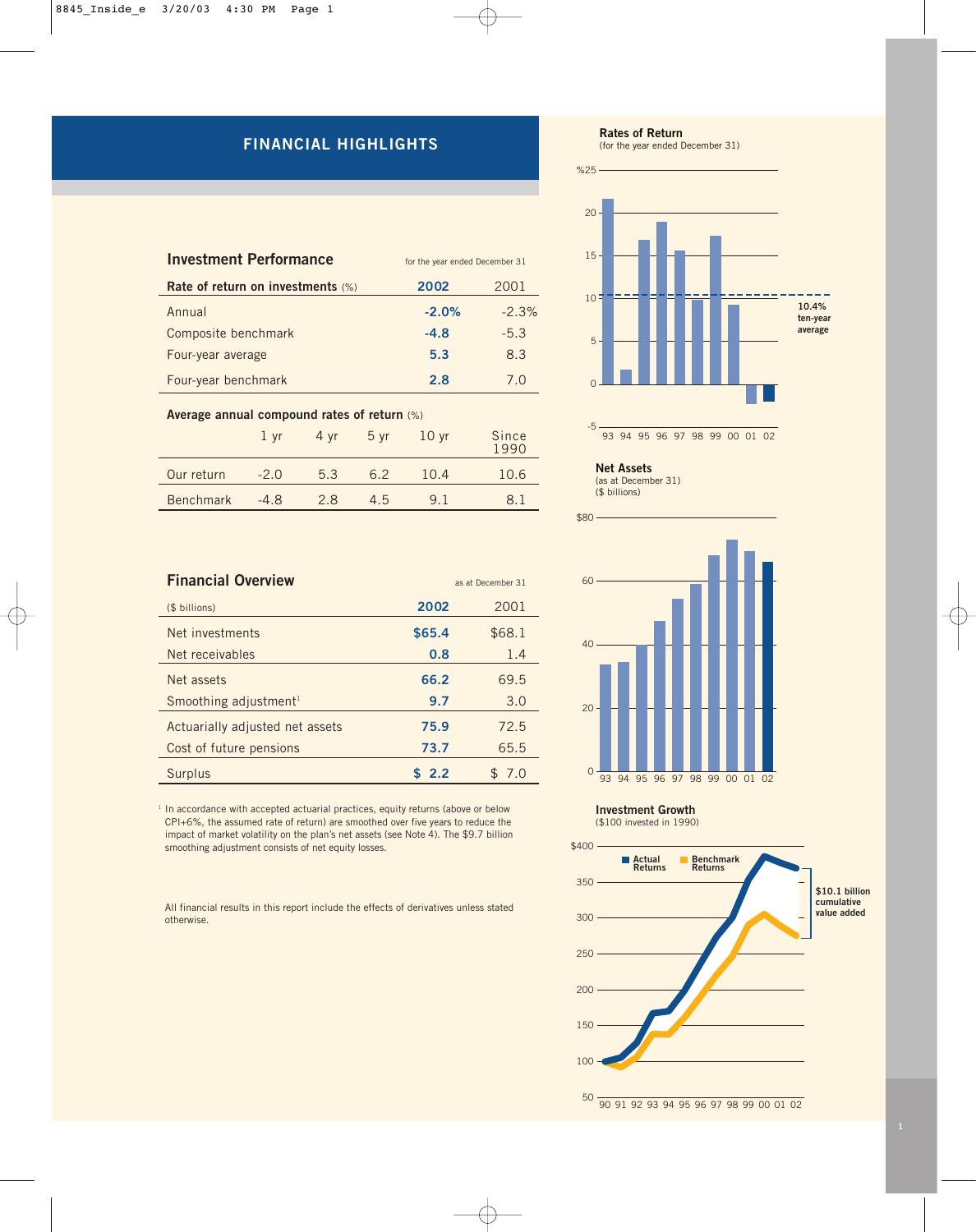## **CHAIR'S REPORT**

**"I made my first ever equity investment in October 1953. Although that was almost 50 years ago and I've been active in investment markets for that entire time, 2002 was one of the most unusual years I've seen."**

**ROBERT W. KORTHALS**



For the first time since 1932, U.S. stock markets recorded their third straight year of declines. At yearend 2002, the Standard & Poor's 500 index ended 22% lower than a year earlier, which meant it was 40% below its all-time high set on September 1, 2000. In Canada, the Toronto Stock Exchange was down 12.4%, roughly the same as in 2001.

While this was an unusual period by historical standards, the Ontario Teachers' Pension Plan was prepared. We anticipated a period of market weakness (as reported in our last two annual reports) and, by using a variety of long-term strategies, built an assetmix policy we believe is right for the times. As a result, the plan outperformed the composite benchmark again in 2002, preserving more than \$1.9 billion in value.

Reducing our policy exposure to equities preserved an additional \$900 million for a total of \$2.8 billion.

This performance demonstrates what can be accomplished when an entire team remains committed to a long-term strategy based on a careful blend of investment products and styles while still paying strict attention to current market realities. It also demonstrates that the plan is being effectively managed and is appropriately invested.

To expect any better results would be unrealistic and would ignore the realities of capital markets. We have no control over the direction of the markets we invest in, or for that matter, the cost of future pension benefits – the cost we are striving to cover. Both are determined by factors outside our control.



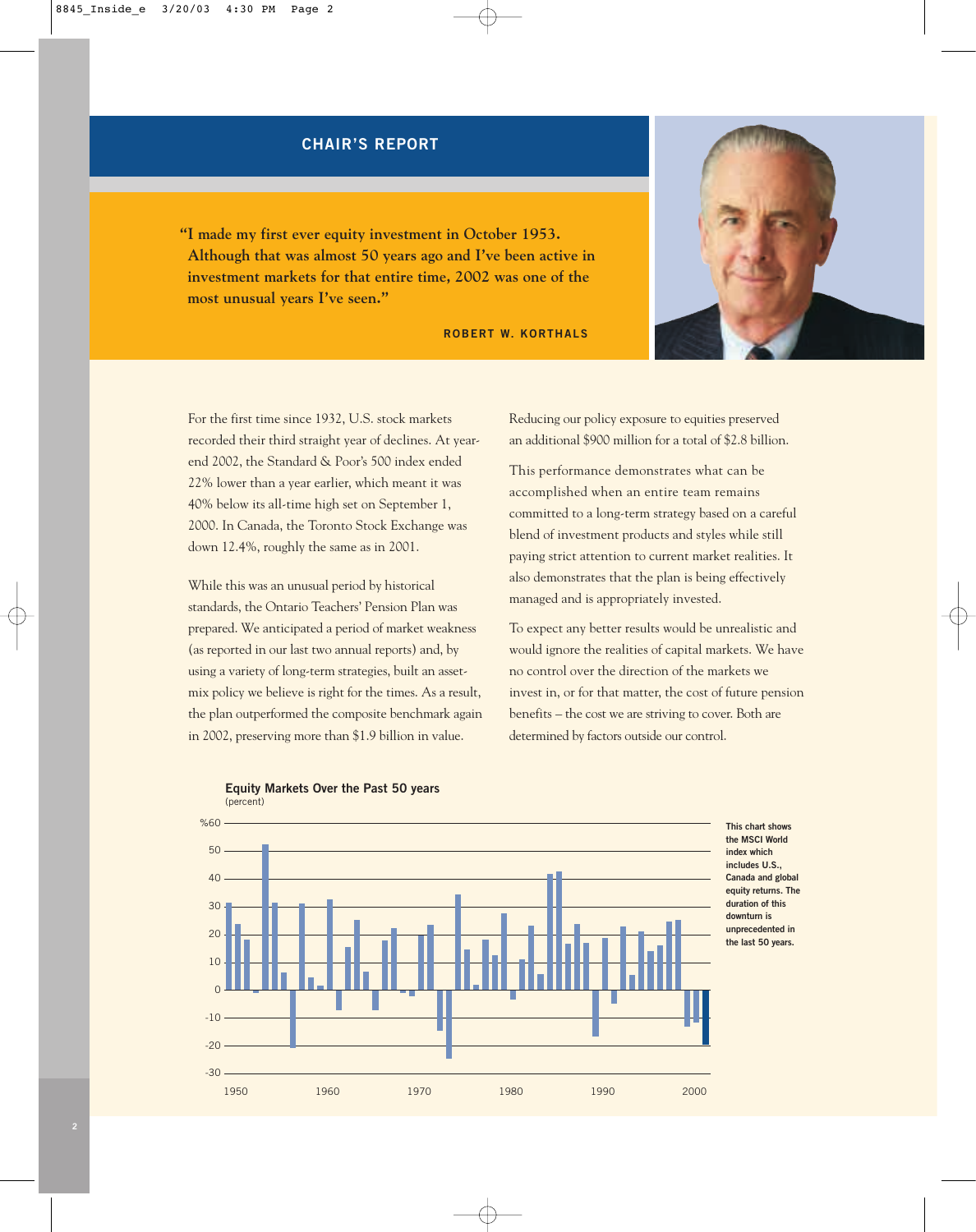**Value Added Above Benchmarks** (for the year ended December 31) (\$ billions)



What we do control, however, is investment and customer service strategies and tactical execution. In these areas, our team strives to make a difference. Examples of recent efforts in these areas can be found in this report.

I believe it's also important to recognize that the plan is facing a major pension funding challenge today – a challenge brought about by negative markets and by the rising costs of future benefits. Claude Lamoureux discusses this in detail in his report.

#### **Executive Compensation**

Our Board of Directors strives to do its part by adhering to high standards of governance. This is evident in the committee structure we've adopted for our Board, which can be found on our Web site.

We have a board committee that, in addition to human resources issues, independently assesses the compensation of our senior managers. The work of this committee ensures our team is properly rewarded for meeting meaningful objectives such as long-term, above-benchmark investment performance.

We disclose executive compensation in this annual report on page 51. The Board is satisfied that the

design of the compensation plan is in the best interests of plan members and sponsors. As a result of this structure, we have been able to attract and retain a very solid, professional management group that is motivated to outperform for the long term.

In 2002, incentive bonuses were paid despite negative annual absolute returns. What is the logic of these bonuses?

First, our investment incentives are designed to reward long-term performance. Both our annual and long-term incentive plans take into account four-year investment performance.

Second, relative performance results are within a manager's control, whereas general market trends are not. Therefore, our incentive plans require managers to outperform established benchmarks – as they did in 2002. For example, in 1998 when returns were positive 9.9% but 2% below the benchmark, no long-term bonuses were paid. Performance relative to benchmarks remains the most important factor in determining bonuses.

Finally, long-term incentives for investment managers are tempered by a rate of return multiplier which reduces bonus levels in years when the rate of return is negative. In 2002, incentive payments for all investment staff represented 1.4% of the fouryear average annual value created above benchmarks.

#### **A Willingness to Improve**

When it comes to governance, more disclosure does not necessarily lead to better performance. There are other factors involved.

In fact, I believe there is more to good governance than simply following the rule book or making expanded disclosures. As reported in the *Harvard Business Review* in its September 2002 issue: "it's not rules and regulations…it's the way people work together" that makes "great boards great." Of vital importance is creating a social system within every board that encourages respect, trust and candor.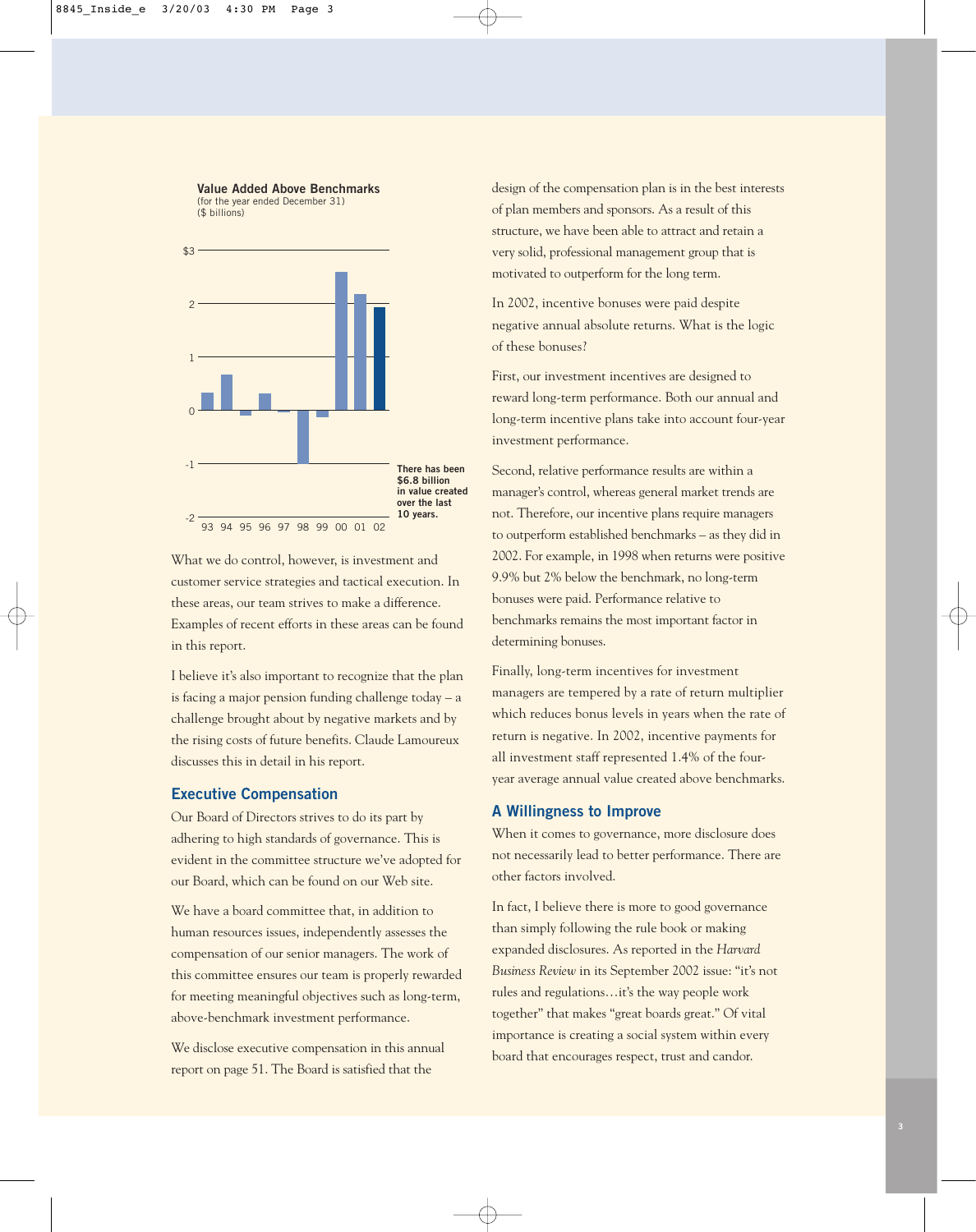At Teachers', we understand this and work hard to create a collegial atmosphere among our Board members. Our directors come from a variety of backgrounds and it's important they feel free to question, probe and, when necessary, provide a dissenting opinion. Our success in managing how we work together on the Board as a 'society' is testimony to the efforts of the co-sponsors who continue to show a sensitivity to this objective in every new Board appointment they make.

The Province of Ontario has named two new Board members for 2003: Douglas Grant and Tom O'Neill. We welcome them to the Board while also gratefully acknowledging the contributions of Jalynn Bennett and Geoffrey Clarkson, who have served with distinction for eight years. These were important formative years for the plan, and their tireless efforts on behalf of members and sponsors have helped to make Teachers' an even more robust and accountable plan.

Overall, the calibre of our Board members proves another point: the co-sponsors are doing their part by appointing competent people who contribute to Board performance. We commend them for their commitment to director professionalism.

#### **Conclusion**

In my five decades of investment experience, I've seen considerable market volatility. But through good times and bad, I've found that investors who maintained their long-term focus, played by the rules, and learned from their experiences, achieved their ultimate objectives.

Teachers', I believe strongly, will continue to meet its ultimate objectives because this is an organization that learns and adapts without sacrificing its principles or long-term approach. On behalf of the Board, I thank our plan members and sponsors for their support and the employees of the plan for their dedication to professionalism and commitment to excellence. Working together, we will succeed for our members and sponsors.

Yours sincerely,

 $R_{ab}$ 

**ROBERT W. KORTHALS Chair**



# **PLAN GOVERNANCE AT A GLANCE**

#### **MORE ON-LINE AT WWW.OTPP.COM**

| Board independent from management                   | Page 5   | Code of conduct guidelines<br>in place and disclosed         | Web site |
|-----------------------------------------------------|----------|--------------------------------------------------------------|----------|
| Chair and CEO roles separated                       | Web site |                                                              |          |
| Management absent from<br>audit committee           | Web site | Responsibility for financial<br>statements                   | Page 34  |
|                                                     |          | Management compensation disclosed                            | Page 51  |
| Board's roles and committee<br>structures disclosed | Web site | External auditors' role and terms of<br>engagement disclosed | Page 34  |
| Board attendance disclosed                          | Page 5   |                                                              |          |
| Board compensation disclosed                        | Page 50  | Non-audit fees disclosed                                     | Page 21  |
| Board member tenure.<br>background disclosed        | Page 5   | Actuary's role and terms of<br>engagement disclosed          | Page 35  |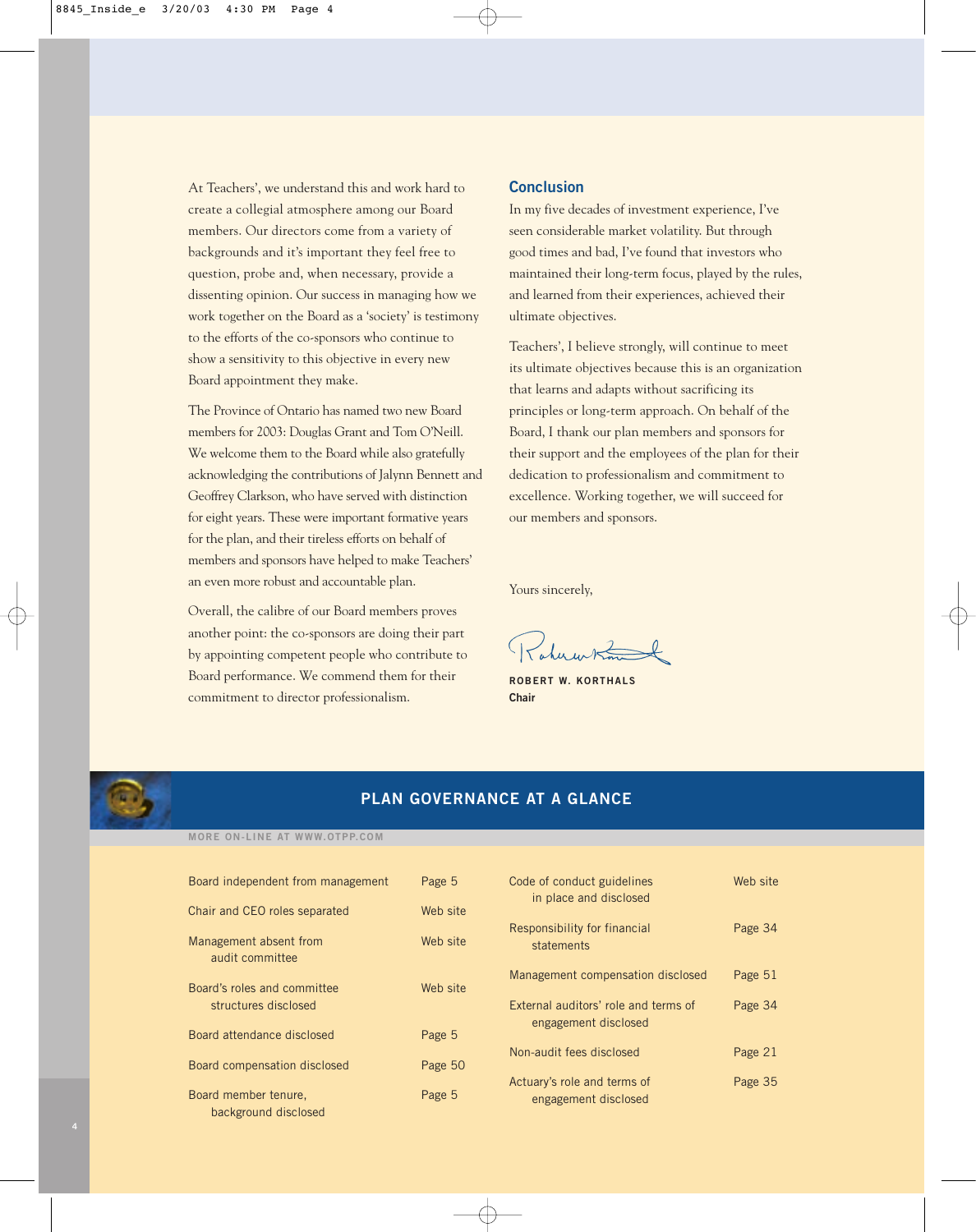## **BOARD OF DIRECTORS**



#### (Left to right)

#### **Guy Matte**

Former Executive Director of l'Association des enseignantes et des enseignants franco-ontariens

*Member of the Audit & Actuarial and the Human Resources & Compensation Committees*

#### **Lucy G. Greene**

Former Vice-President of Human Resources with Sun Life Assurance Company of Canada

*Chair of the Governance Committee and member of the Human Resources & Compensation Committee*

#### **Gary Porter**

Chartered accountant and founding partner of the accounting firm Porter Hétu International, and a past president of the Certified General Accountants Association of Ontario

*Chair of the Investment Committee and member of the Audit & Actuarial and Governance Committees*

#### **John S. Lane**

Former Senior Vice-President of Investments for Sun Life Assurance Company of Canada, and a Chartered Financial Analyst

*Chair of the Audit & Actuarial Committee and member of the Human Resources & Compensation Committee*

#### **Robert W. Korthals**

Former President of The Toronto-Dominion Bank

*Chair of the Board and Chair of the Human Resources & Compensation Committee*

#### **J. Douglas Grant**

Chair of Sceptre Investment Counsel Ltd., a fellow of the Institute of Chartered Accountants of Ontario, and a Chartered Financial Analyst

*Member of the Governance and the Human Resources & Compensation Committees*

#### **Ann Finlayson**

Journalist, speaker, freelance editor and consultant, author of three books including *Whose Money Is It Anyway? The Showdown on Pensions* (1988)

*Chair of the Benefits Adjudication Committee and member of the Audit & Actuarial Committee*

#### **Thomas C. O'Neill**

Former Chair of PwC Consulting and a fellow of the Institute of Chartered Accountants of Ontario

*Member of the Audit & Actuarial and the Governance Committees*

#### **Ralph E. Lean, Q.C.**

Senior partner with the law firm Cassels Brock & Blackwell in Toronto

*Vice-Chair of the Benefits Adjudication Committee and member of the Governance Committee*

All Board members serve on the Investment Committee. Board attendance was 92% in 2002.



## **PLAN GOVERNANCE**

**MORE ON-LINE AT WWW.OTPP.COM**

#### **Mandate**

- **•** Teachers' is an independent corporation, established under Ontario law, to administer the pension plan, manage the pension fund and pay members and their survivors the benefits promised to them.
- **•** The plan's co-sponsors, the Ontario government and the Ontario Teachers' Federation, are responsible for plan design, including contribution and benefit levels.

#### **Accountability**

**•** Teachers' reports to the co-sponsors on a regular basis and issues this annual report including audited financial statements supported by an actuarial opinion.

#### **Board of Directors**

- **•** Each co-sponsor appoints four members to the plan's Board of Directors for staggered two-year terms and the co-sponsors jointly appoint the Chair as the ninth member of the Board.
- **•** The Board is required to act independently of both the co-sponsors and the plan's managers and to make decisions in the best interest of all beneficiaries of the plan.
- **•** The Board requires the plan's managers to establish corporate objectives and a financial plan annually and to review progress against these and other objectives both annually and quarterly.
- **•** Teachers' expresses its investment strategy in its Statement of Investment Policy and Procedures and implements it, in part, in the *Proxy Voting Guidelines,* which the Board reviews annually.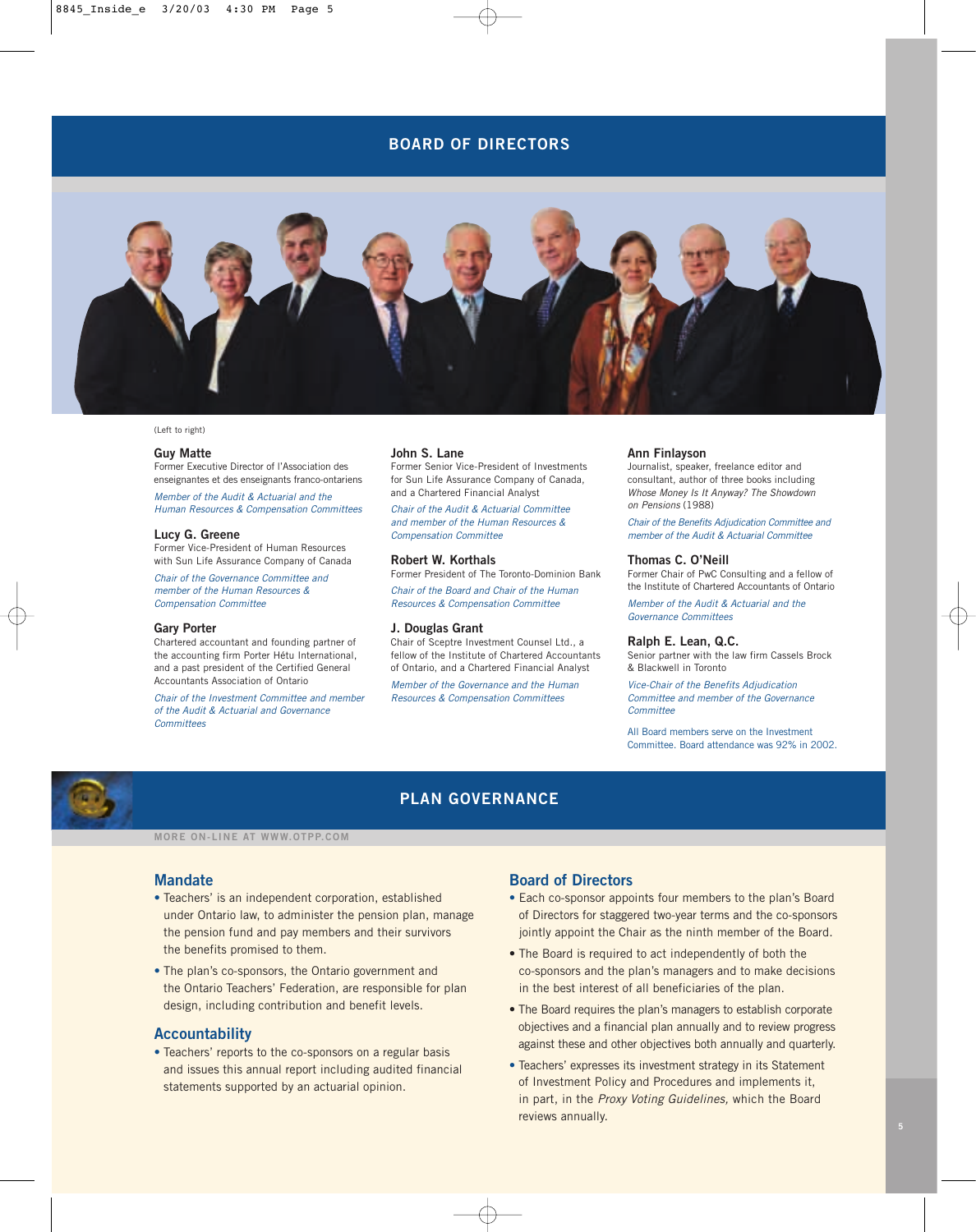## **PRESIDENT'S REPORT**

**"The plan's results in 2002 reflected the negative performance of capital markets and our long-term strategy to add value."**

**CLAUDE LAMOUREUX** 



The plan ended the year with a return of negative 2.0%, compared to negative 4.8% for the composite benchmark, a measure of market performance. The 2.8% difference equates to \$1.9 billion in dollar terms and represents the value we added to the fund.

Over 50% of our investments produced positive rates of return during 2002. Our one-year rate of return on fixed income, including alternative investments such as hedge funds, was 8.6% (compared to its benchmark of 5.1%). Inflation-sensitive investments, which include real estate, commodities and real-return bonds were excellent performers for us this year, producing a 13.2% one-year rate of return (compared to 12% for the benchmark).



On the equities side, the plan's return was negative 14.1% in 2002 compared to the combined stock market benchmarks of negative 16.5%. The plan benefited substantially from our decision to change the asset mix to reduce our total equity exposure to approximately 50% of assets from 60% a year earlier.

This decision alone saved the plan \$900 million in addition to the \$1.9 billion in value added over benchmarks.

Despite our efforts, the plan's net assets declined \$3.3 billion to \$66.2 billion from \$69.5 billion in 2001. Most of the change in value reflected \$1.4 billion in investment losses and \$3.1 billion in benefits paid which exceeded the \$1.4 billion in contributions received from members and the Ontario government.

Year-by-year, we aim to outperform our composite benchmark, but because volatility can skew results in a single year, a more insightful measure of our performance is over a period of four years or longer.

Over the last four years, our average compound return was 5.3% per year compared to the benchmark of 2.8%. This outperformance created \$6.6 billion in value for the plan. In the last 10 years, our average return was 10.4%, again exceeding the benchmark of 9.1%.

## **Investing for the Future**

We have increased the active component of our equities by having less exposure to major market indices and more assets managed actively. We have also stepped up our commitment to private equities because we continue to see these investments as an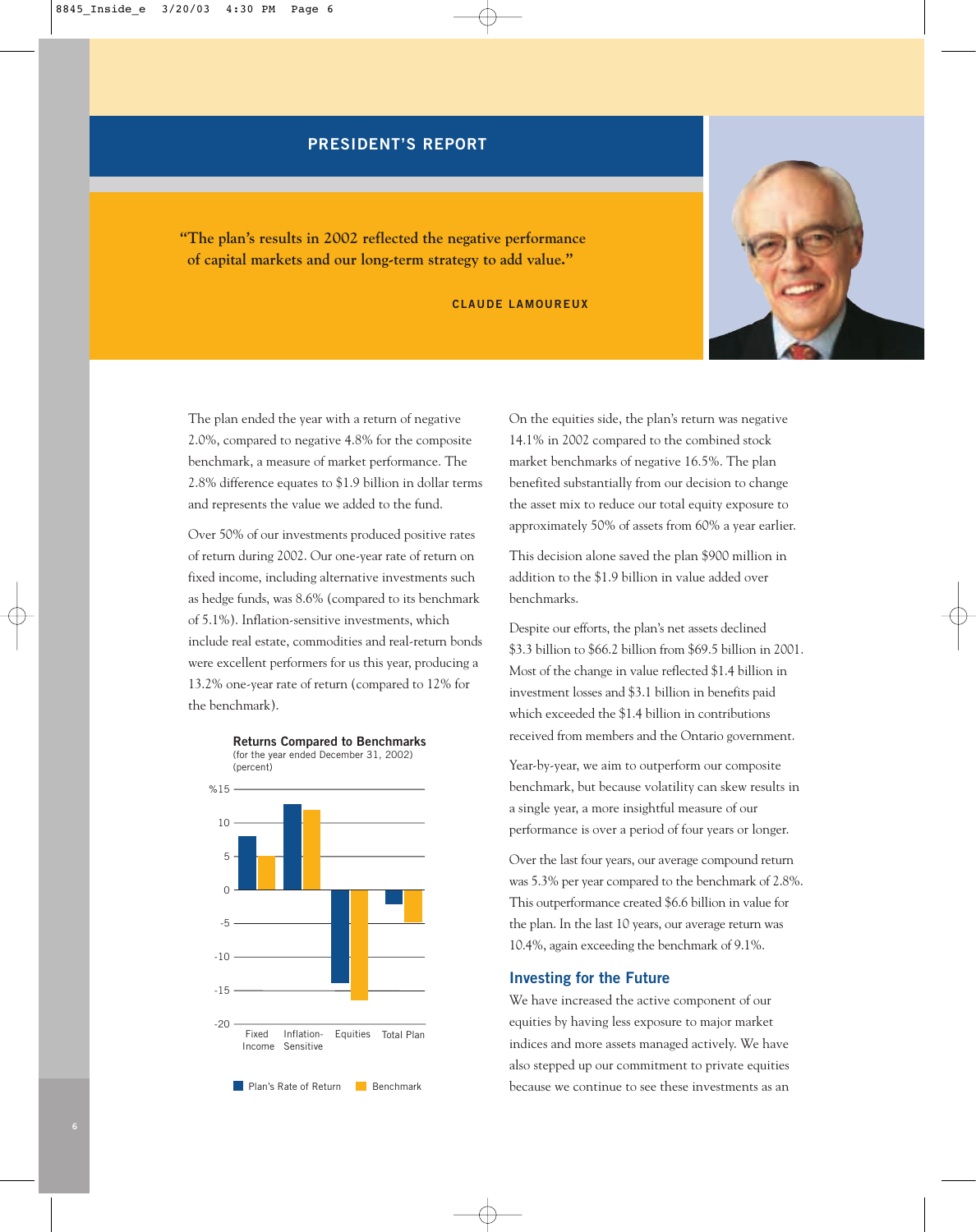

**Fund Performance vs. Benchmark**

important and prudent alternative to public equity markets. And we continue to invest in hedge funds.

Tangible assets, such as electric utilities, highways and airports, are increasing components of our asset mix because their returns are more closely aligned with the indexed pensions we pay to teachers. These are typically in government-regulated businesses which offer the prospect of long-term returns that correlate with the rate of inflation.

In real estate, we have several redevelopment projects underway that will increase the value of our assets.

## **The Plan's Long-term Challenge**

Although our investment results are good compared to the benchmark and represent billions of dollars in added value, we do not pay pensions on the basis of relative returns. We pay pensions based on a defined benefit formula, not based on the rate of return on investments.

In 1990, the target to cover the costs of future benefits and to avoid contribution increases was set at 4.5% – that's the real rate of return after deducting inflation. However, the significant increase in benefit levels resulting from plan changes in the last few years has resulted in an increase in the target.

Based on current contribution and funding levels, the plan now needs a 5% real rate of return over the long term to deliver the pensions promised. History shows this kind of return is not easy to achieve. As the chart below reveals, a well balanced stock-bond portfolio would have failed to deliver a 5% average real rate of return during at least two 10-year periods over the last 80 years. Periods of extended low returns are a



**Annual Real Returns (after inflation) of Canadian and Foreign Stocks and Canadian Bond Portfolio** (percent)

**This graph shows how a portfolio, based on a similar asset mix as our own, would have performed over the last 80 years. The portfolio includes two-thirds stocks (21% Canadian, 17% U.S., 22% foreign) and one-third Canadian bonds.**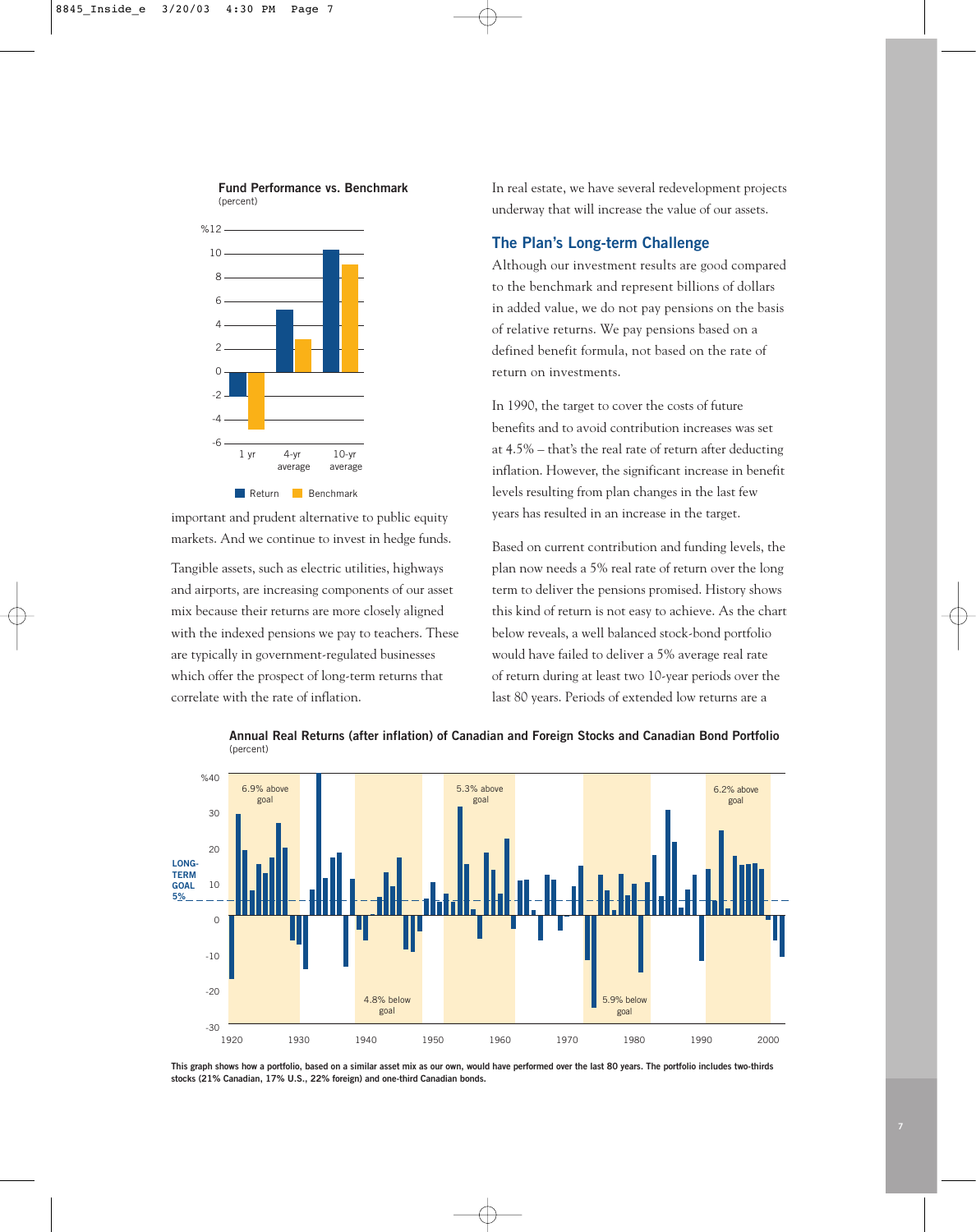concern for pension plans, and we may well be experiencing one in this decade.

Going forward, our market outlook for the next few years does not promise any miracles for the plan. Our expectations, as mentioned in previous annual reports and described in greater detail on page 32, are that annual real returns on stocks – from today's starting point – will average about 3.5% annually. If stocks and bonds generate returns in this range – and we are fortunate enough to contribute the same 1% added value over the benchmark as we did in the 1990s – total returns will still fall short of 5%.

Assuming this outlook is reasonable, and remembering the odds of achieving 5% returns, there is a strong possibility that markets will not enable the plan to meet this target in the near future. However, we will continue to do our best to build on what works and take innovative investment approaches where we see opportunities to add extra value.

#### **Deficit Warning**

At year-end 2002, the cost of future benefits earned by plan members had increased 13% to \$73.7 billion from \$65.5 billion a year earlier. This increase was far more than usual because of a 0.5% drop in real interest rates – if real rates drop by 1%, it takes 20% more assets today



to pay the pensions promised to teachers in the future.

After subtracting the cost of future benefits from actuarially adjusted net assets of \$75.9 billion, the plan had a surplus of \$2.2 billion on a financial statement basis.

However, there are clouds on the horizon. There is a \$9.7 billion difference between the plan's net assets of \$66.2 billion and the \$75.9 billion 'actuarially adjusted' net assets used for the valuation. This difference is because the plan uses smoothing to avoid short-term increases in the contribution rate. It is an accepted actuarial practice intended to even out the impact on the plan's funding status from the volatility of equity returns.

The actual returns from the plan's exposure to fixed income are reflected each year in actuarially adjusted net assets. In contrast, equity returns, above or below CPI+6%, are included in a smoothing reserve and recognized in equal part over five years. For example, with CPI at about 3%, plus the 6% assumed real rate of return, equity returns need to be 9% to break even. Returns below 9% would be considered a 'loss,' as you can see in the accompanying chart.



During the 1990s, the plan accumulated and smoothed equity gains, but since stock markets around the world have declined over the past three years, the smoothing reserve now holds large unrecognized losses. Over the next four years, the plan will have to absorb the \$9.7 billion in equity losses below the

#### **Equity Returns (after inflation) vs. Assumption**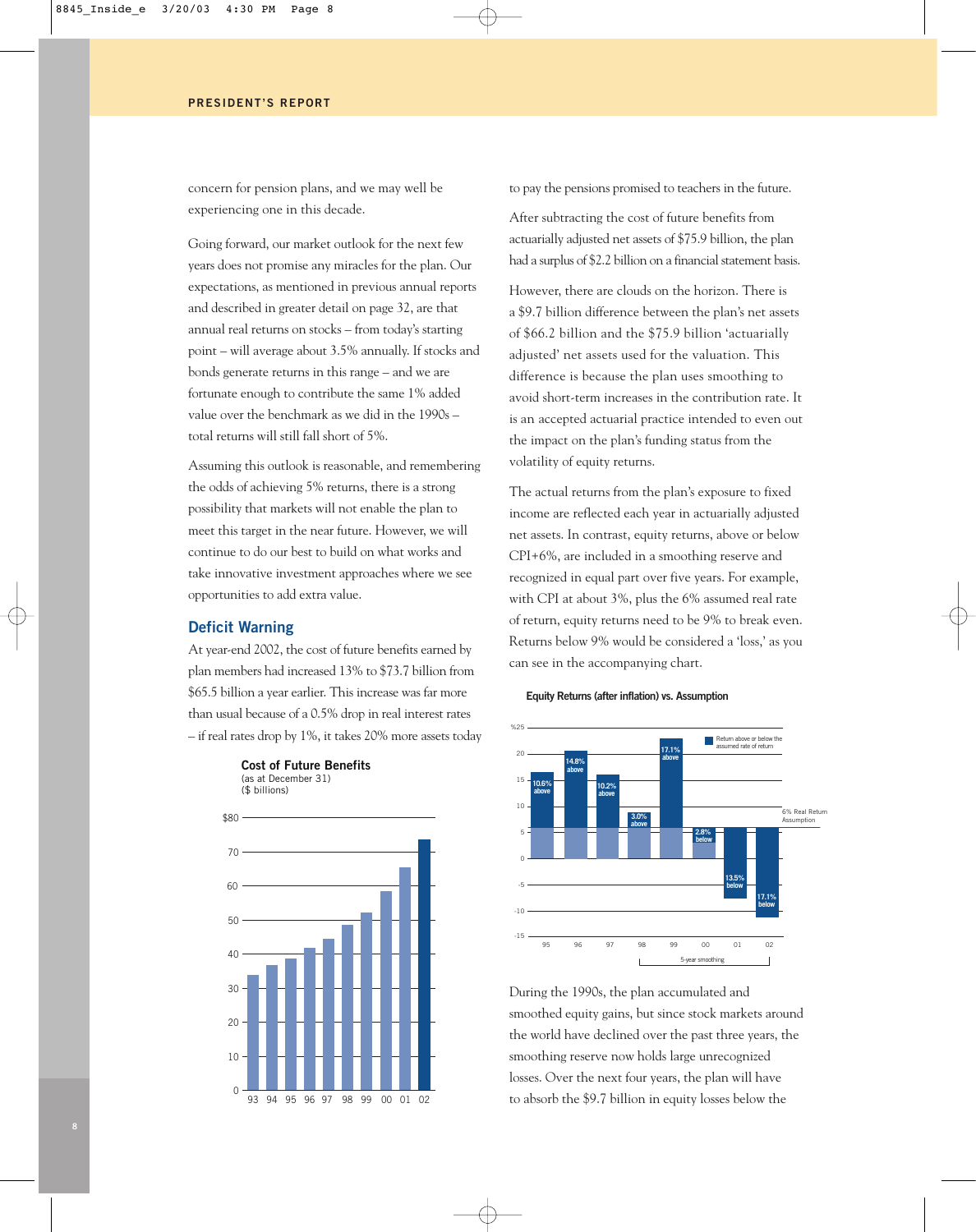## **Organizational Mandate**

| OTF and Ontario government                      | <b>Ontario Teachers' Pension Plan</b>  |
|-------------------------------------------------|----------------------------------------|
| Responsible for funding pension plan            | Administer pension plan                |
| Negotiate benefit changes and contribution rate | Pay pensions, collect contributions    |
| Share surplus or deficit                        | Set investment strategy, invest assets |

assumed rate of return, which have been held back in the smoothing reserve. This situation could cause a deficit in the future unless equity markets recover dramatically, which is not expected to happen, or real interest rates increase.

## **Funding Valuation**

A far more important indicator of the plan's health is the funding valuation. The co-sponsors use this valuation to determine contribution and benefit levels. Unlike a financial valuation, the funding valuation includes the present value of benefits earned as well as the present value of projected future benefits and the value of future contributions.

At the beginning of 2003, the plan had an estimated surplus of \$1.5 billion, compared to \$1.9 billion at January 1, 2002. But as described on page 11, the \$9.7 billion in the smoothing reserve will need to be absorbed in the funding valuation over the next four years.

Funding valuations must be filed every three years, and the next valuation must be filed no later than 2006. If there is a deficit, the co-sponsors will have to take steps to rectify the situation by either:

- increasing contributions for teachers and the government, or
- reducing future benefits.

However, in the midst of this concern about the future, there is one good piece of news.

## **A Pension Funding Policy**

The plan's co-sponsors, the Ontario Teachers' Federation and the Government of Ontario, have taken an innovative step. In March 2003, they approved in principle a pension funding policy that gives the plan

greater stability in the face of a possible deficit and codifies the more pleasant task of using future surpluses to create a surplus cushion or eventually to lower contribution rates or improve benefit levels.

These are the highlights of this important development:

- The policy defines a 'fully funded zone' in which the co-sponsors will maintain a cushion to protect the plan from short-term deficits that could otherwise trigger a major contribution increase.
- This cushion will balance out periods of surplus and deficit but will not entirely shelter teachers and the government from a future contribution increase. Rather, it will ensure any necessary increases would be smaller and more manageable.
- Benefit improvements or reduced contributions could be negotiated when the surplus rises above the fully funded zone and the fund is in a strong financial position.



#### **Pension Funding Policy**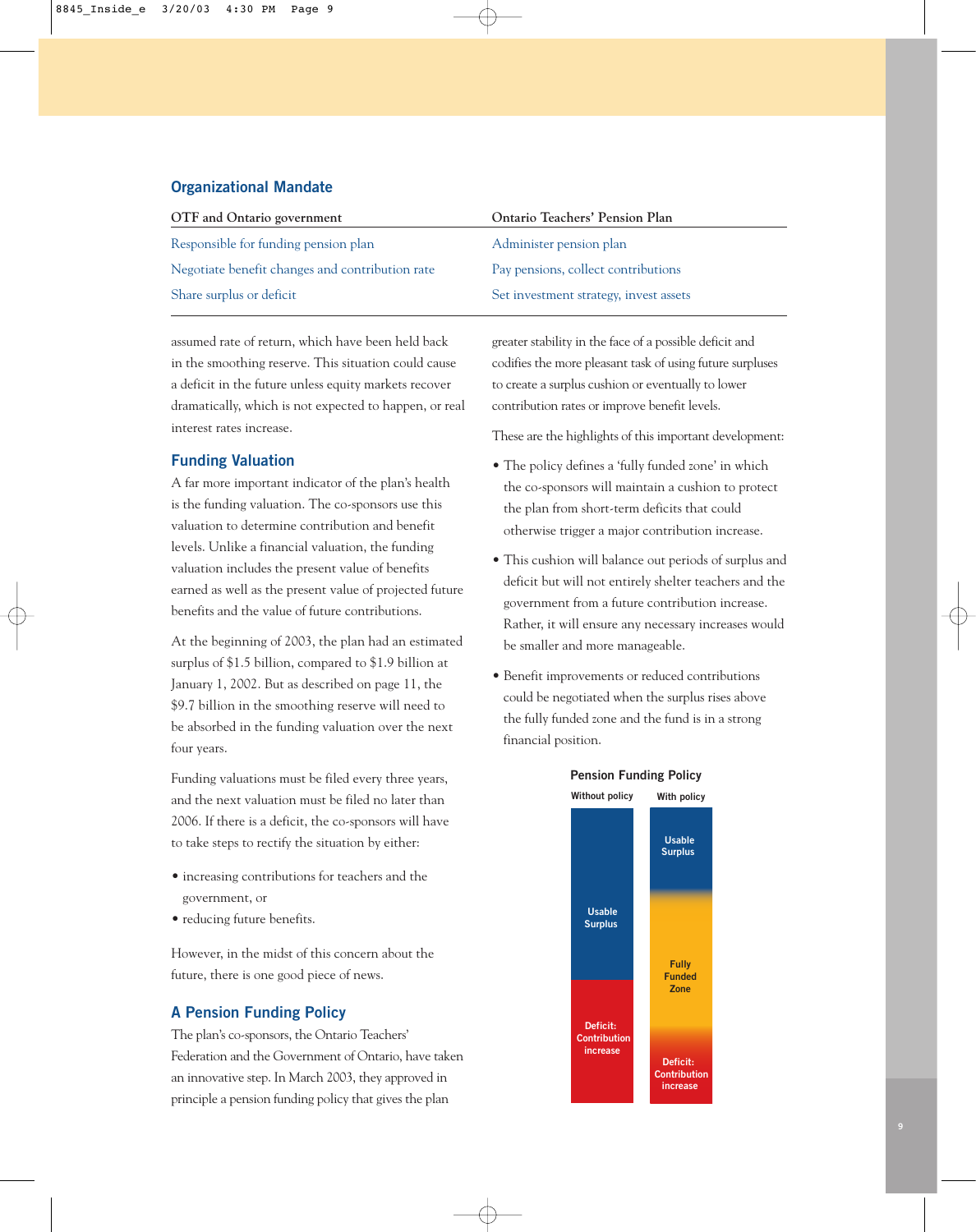Before the creation of the funding zone, the plan was only considered fully funded if the ratio of assets to the cost of future pensions was one to one or 100%. That meant that if the plan's funding status fell below 100% when a valuation was filed, it would trigger an immediate contribution rate increase. Conversely, when the funding status rose above 100%, even by a small margin, there was an opportunity to improve permanent benefits, even if the plan's outlook did not support the added cost.

The funding zone will provide greater stability for contribution rates for active members. With the assurance that some of the gains from future market booms would be set aside to cushion the impact of inevitable market downturns, plan managers will have the freedom to continue using investment risk prudently to lower the overall cost of the plan. We applaud the co-sponsors for their forward-thinking and co-operative approach.

#### **Member Services**

To meet both the short- and long-term needs of our members for pension information, we are also striving to do all we can in the area of member service. In 2002, our Member Services team received their highest rating ever on our Quality Service Index (QSI). This index is compiled by an independent firm, using direct feedback from members.

In terms of activity, 6,800 retired pensioners and 600 survivors were added to the pension payroll in 2002. Member inquiries returned to normal levels after a 140% increase in 2001 when a number of benefit improvements were made. We continued to introduce new services for members and employers, including a secure Internet site. The services available on this site will expand in 2003, making it an increasingly more valuable tool. We encourage all members to sign up for these services over the Internet so they have direct access to their personal pension information.



While adding new services, our team also succeeded in reducing the cost per member served, which, along with higher service levels, is a strategic objective. For highlights of Member Services accomplishments, see page 12.

#### **Thanks**

2002 brought challenges for all investors. Teachers' was no exception. While we can't control volatile investment markets or the aging demographics of our members, rest assured we are doing everything we can to deal with these realities.

We commend our Board and sponsors for supporting actions already implemented and those that we will take this year as we strive to add value.

We also commend all employees, especially our teams in Investments and Member Services. Everyone has worked hard this year to meet the needs of plan members, the Board and our sponsors. We are devoted to doing the same again in 2003.

Yours sincerely,

C famoureur

**CLAUDE LAMOUREUX President and Chief Executive Officer**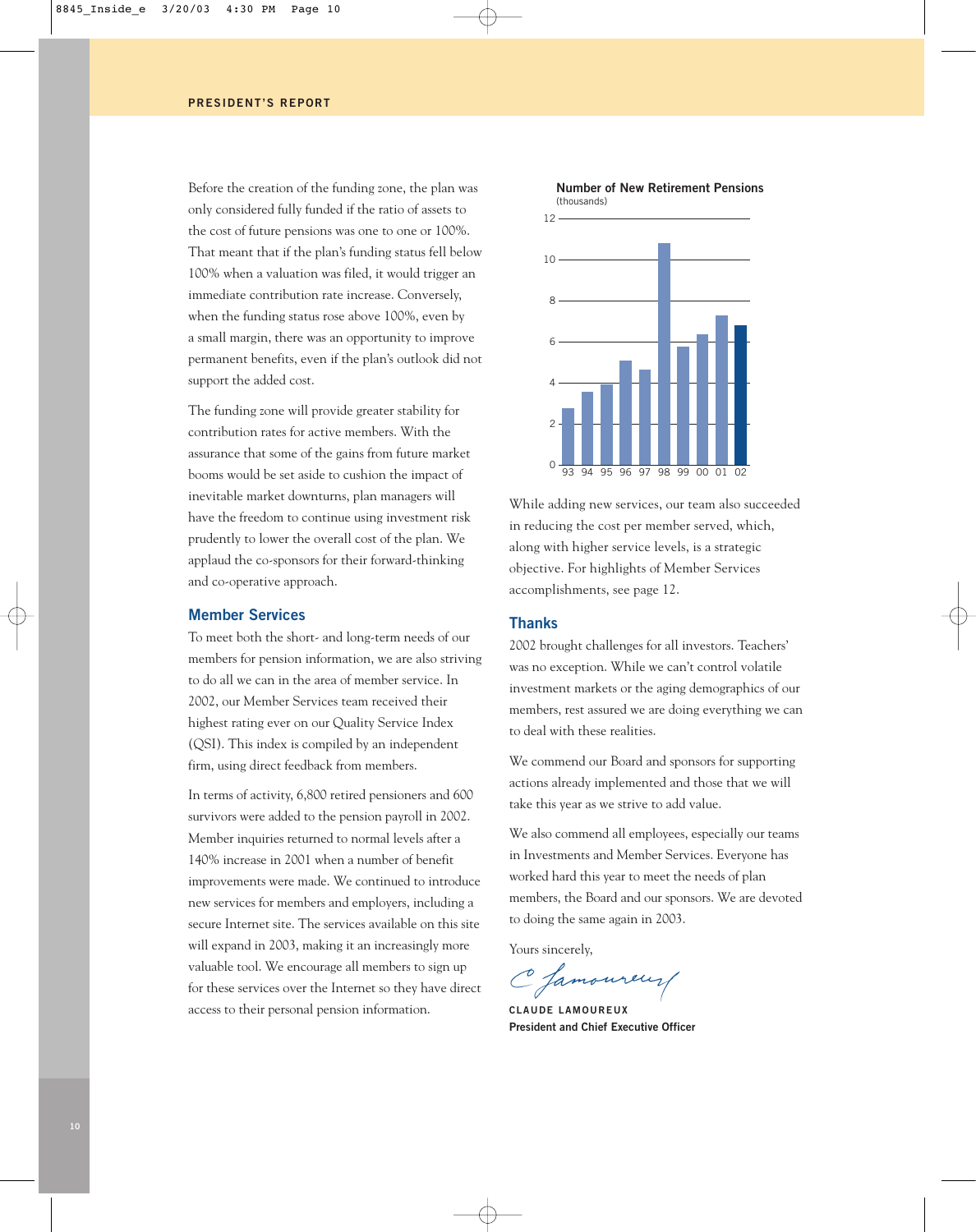## **Financial Statement Valuation**

The annual valuation contained in the financial statements of this report shows a financial surplus of \$2.2 billion, compared to a surplus of \$7 billion a year ago. This change was caused primarily by an increase in the present value of benefits due to a decrease in real interest rates, upon which these costs are based.







#### **Funding Valuation**

A key measure of the health of the plan is the funding valuation, since it determines the amount available to the co-sponsors for a surplus cushion, benefit improvements or contribution reductions. Unlike the financial valuation, the funding valuation includes the costs of future pensions that current teachers will receive and the contributions they will make in the future.

The plan had a funding surplus after smoothing of \$1.5\* billion on January 1, 2003 compared to \$1.9 billion as of January 1, 2002.

The plan smooths equity returns over five years, a common practice accepted by the actuarial profession and pension regulators to reduce the need for shortterm contribution increases. Smoothing defers equity returns when actual returns are above or below a long-term return assumption of CPI+6%. As discussed in the "Deficit Warning" on page 8, the

plan has \$9.7 billion in equity losses in the smoothing reserve to be recognized over the next four years. This could cause a deficit in the future.

If there is a deficit when a funding valuation is filed, the co-sponsors would have to either increase contributions for teachers and the government, or reduce future benefits.

## **Valuation Assumptions**

The valuations use the same assumptions about the future except the 2003 funding valuation uses 6.4% for the rate of return assumption. It is 0.5% higher because of the agreement between the co-sponsors for a pension funding policy.

| (percent) (as at December 31) | 2002              | 2001 |
|-------------------------------|-------------------|------|
| Rate of return                | 5.90 <sup>1</sup> | 6.30 |
| Salary escalation             | 3.05              | 2.90 |
| Inflation rate                | 2.05              | 1.90 |

<sup>1</sup> The financial valuation uses the Long Canada Bond rate of 5.40% plus 0.5% while the funding valuation uses 5.40% plus 1%.

#### **Comparing the Surpluses**

| (\$ billions)               | <b>Financial</b>   | <b>Funding</b>    |
|-----------------------------|--------------------|-------------------|
|                             | (at Dec. 31, 2002) | (at Jan. 1, 2003) |
| Net assets                  | \$66.2             | \$66.2            |
| Smoothing adjustment        | 9.7                | 9.7               |
| Actuarially adjusted assets | 75.9               | 75.9              |
| Future contributions        |                    | 14.7              |
| Actuarial assets            | 75.9               | 90.6              |
| Future benefits             | 73.7               | 89.1              |
| Surplus                     | \$2.2              | $1.5*$            |

#### **Funding Valuation History** (\$ billions)

| (at January $1$ ) <sup>1</sup>                    | 03           | 02           | 01           | 00           | 99           | 98           | 96           | 93           |
|---------------------------------------------------|--------------|--------------|--------------|--------------|--------------|--------------|--------------|--------------|
| Net assets                                        | \$66.2       | 69.5         | 73.1         | 68.3         | 59.1         | 54.5         | 40.1         | 29.4         |
| Smoothing                                         | 9.7          | 3.0          | (4.3)        | (7.3)        | (5.1)        | (6.0)        | (1.8)        |              |
| Value of assets<br><b>Future</b><br>contributions | 75.9<br>14.7 | 72.5<br>13.7 | 68.8<br>14.4 | 61.0<br>13.4 | 54.0<br>12.0 | 48.5<br>12.6 | 38.3<br>14.5 | 29.4<br>14.3 |
| Funding<br>commitments <sup>2</sup>               |              |              |              |              | 3.7          | 8.5          | 8.4          | 8.4          |
| Actuarial assets<br>Future accrued                | 90.6         | 86.2         | 83.2         | 74.4         | 69.7         | 69.6         | 61.2         | 52.1         |
| benefits                                          | 89.1         | 84.3         | 76.4         | 69.8         | 66.2         | 62.8         | 60.5         | 50.6         |
| Surplus                                           | $$1.5*$      | 1.9          | 6.8          | 4.6          | 3.5          | 6.8          | 0.7          | 1.5          |

<sup>1</sup> Valuation dates determined by co-sponsors

<sup>2</sup> Payments committed by the government toward the pre-1990 unfunded liability \* Estimated, to be confirmed in final Funding Valuation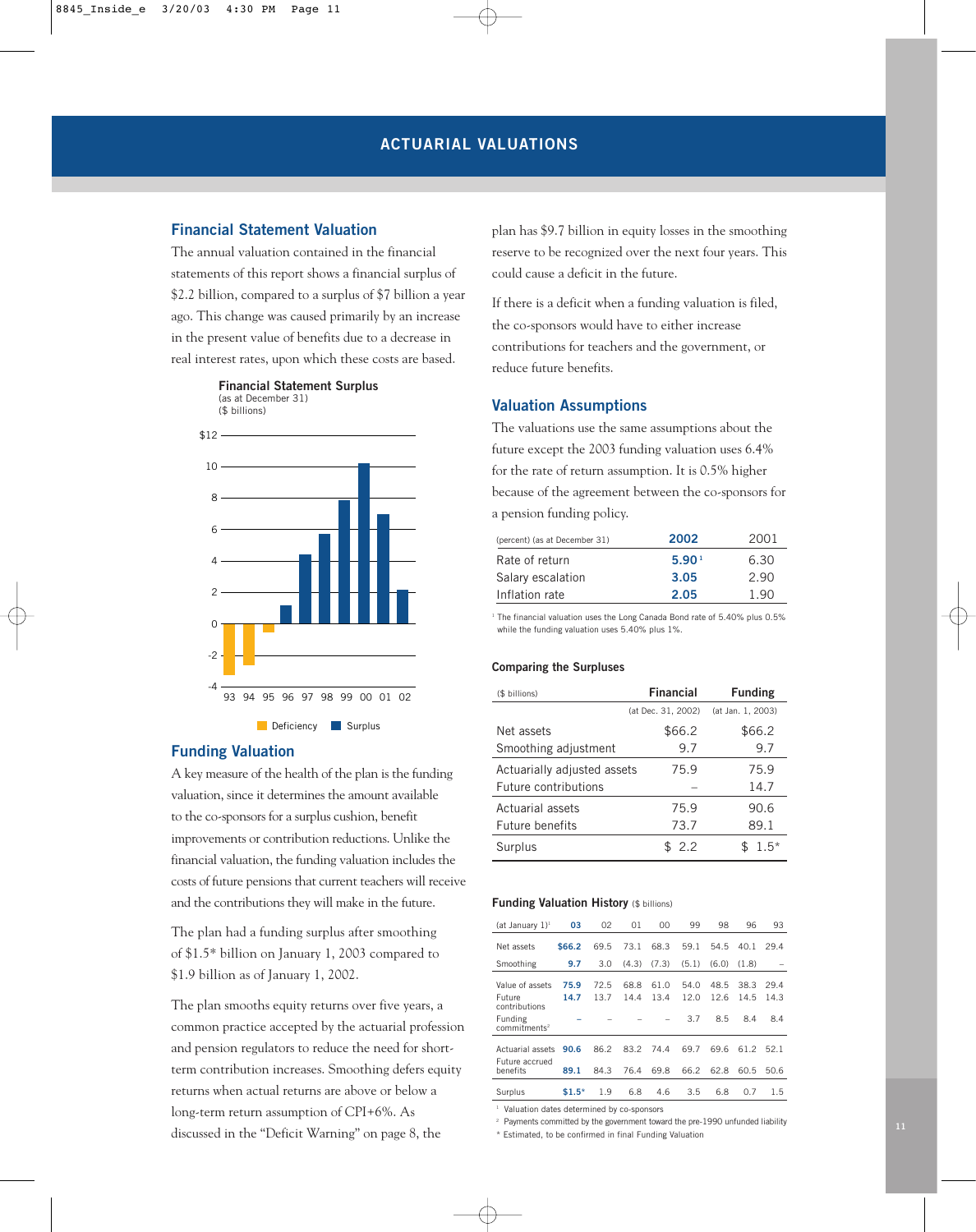## **MEMBER SERVICES**

# **2002 Highlights**

**Active or retired plan members have the right to expect outstanding service from their pension plan. We strive to deliver this level of service in a consistent, cost-effective way every day of the year.** 







## **Improving Service Quality**

• In 2002, plan members rated us 8.9 out of 10 on our Quality Service Index (QSI), the highest rating for service we've ever achieved. This QSI ranking is measured by an independent research firm. The increase reflected improved member satisfaction with our telephone and buyback services. We also reduced outstanding cases to their lowest level ever.

#### **Improving Service Speed**

- To enable members to make informed retirement decisions, we work hard to answer members' requests quickly.
- In 2002, we answered 95,300 telephone inquiries with an average response time of 27 seconds, compared to 38 seconds a year earlier. We fulfilled 57,000 member requests and provided immediate answers – meaning we handled the request on the first call – to 60% of all inquiries. Plus, thanks to the cooperation of school boards, we were able to issue annual benefit statements with current information to 69% of our members within 60 days of the end of the school year in August. Four years ago, every statement was based on data that was at least one year old.

#### **Partnering with School Boards for Better Member Service**

- In 2002, we collected \$700 million in contributions from 154,000 elementary, secondary and private school teachers – contributions made through 201 employers.
- School boards in Ontario are our partners in delivering service to members. To help our partners, we've expanded the use of Teacher Information Management (TIM), our data collection system which allows employers who report on a regular payroll basis to compare remitted and required contributions on the Web. TIM is the backbone for our service system, since the data provided by TIM feeds the up-to-date member information we need. Using technology like this helps us to achieve our goal of providing more immediate, up-to-date, personalized service.

## **Paying Benefits to 6,800 New Pensioners**

• Paying benefits on a timely and accurate basis is our most critical task. In total, we paid out \$3.1 billion in pension and termination benefits in 2002, roughly the same as in 2001. In 2002, we paid first-time pensions to 6,800 retired teachers compared to 7,284 in 2001. The average age of retirees was 55.4, down from 57.2 in 1997.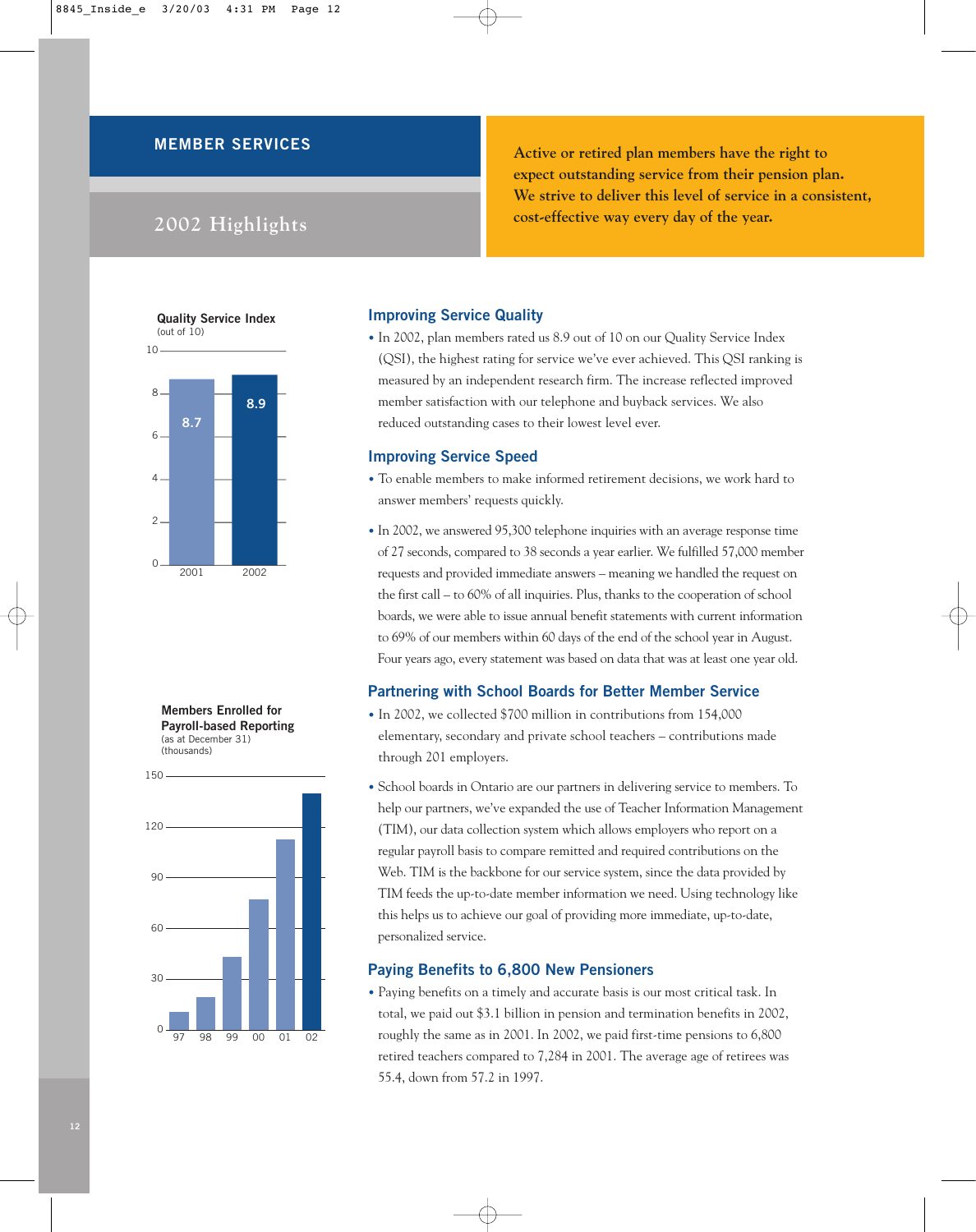## **DID YOU KNOW?**



#### **Reducing Member Service Costs**

• Total member service costs fell 4.6% to \$33.5 million in 2002, while the cost per member served declined to \$130 from \$139 in 2001 due to lower request volumes and greater efficiencies.

#### **Introducing New Services**

• We launched our secure Internet site and began by enabling registered users to buy back credit for past service on the Web. In 2003, we plan to add a personalized pension calculator. More than 10,000 members now have personal access to our secure site.





- Almost 89,000 pensioners are now receiving benefits, bringing our pensioner payroll to more than \$250 million per month or \$3.1 billion per year at the end of 2002.
- More than 20,000 members have given us their e-mail addresses which enables us to send information to them in a fast, cost-effective manner. Our surveys show that 96% of teachers and 66% of pensioners have e-mail addresses.
- Members can now receive their pension payments electronically in U.S. currency at their financial institution in the United States.
- Every two weeks, an independent research organization surveys members who have recently used our services to determine their level of satisfaction – and, on average, more than 70% of members take the time to respond.
- To continually improve our service, we benchmark our service and related costs against 60 of the world's largest pension funds. We've compared very favourably.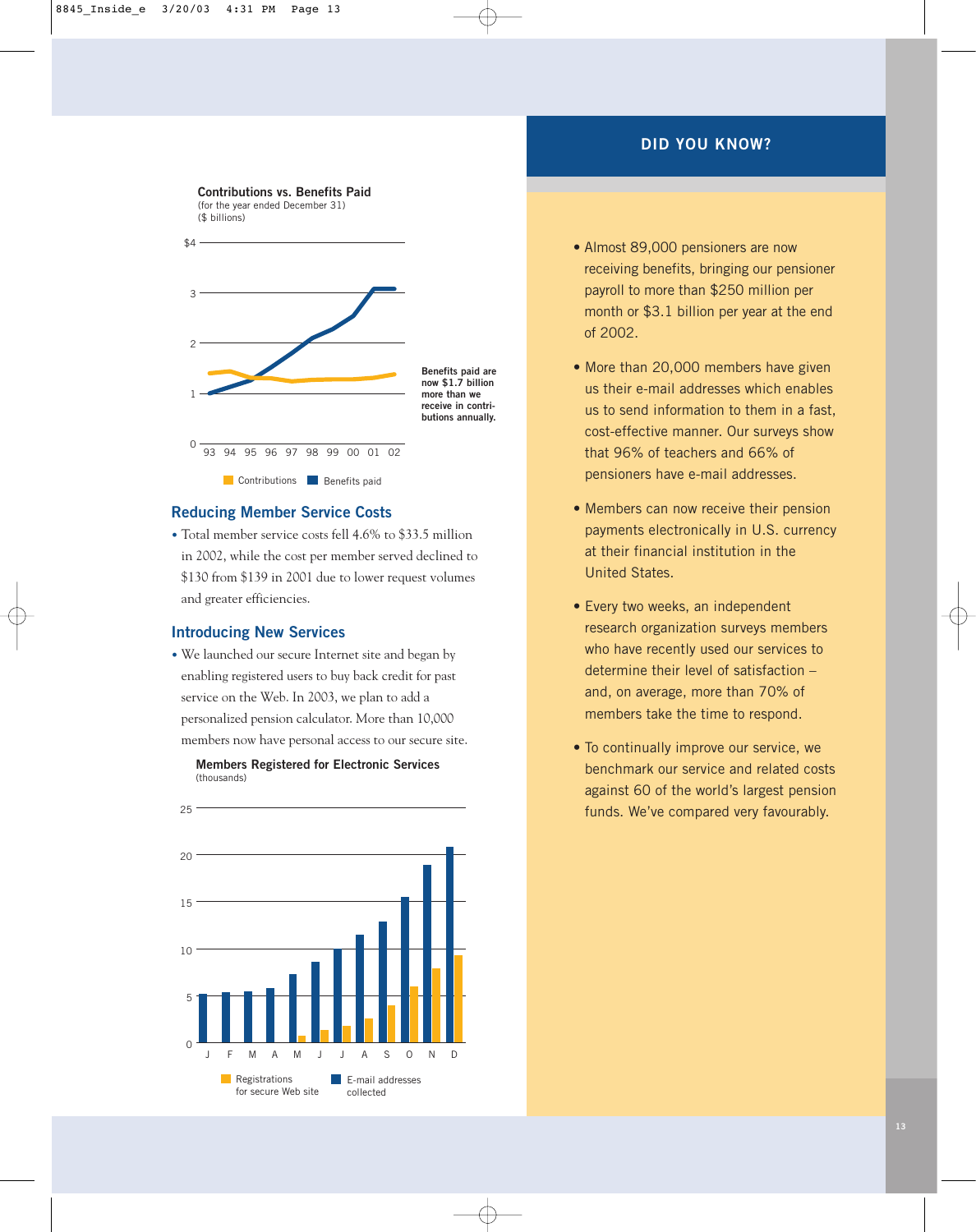## **INVESTMENTS**

# **2002 Highlights**

**Our strategy is to create long-term value for members. We fine-tuned our investment programs in 2002 to reduce the impact of negative markets.**





#### **Searching for Value in Difficult Equity Markets**

- In spite of negative returns, both Canadian and foreign active equities and Teachers' Merchant Bank outperformed their respective benchmarks, giving the fund \$1.1 billion in added value in 2002 – and \$4.4 billion over the last four years.
- By changing our asset mix to reduce equities by 10%, we saved an additional \$900 million.
- We increasingly use market-neutral strategies, which involve the use of long and short positions on stocks, industries and even investment styles. The objective is to generate value irrespective of the direction of the equity markets where we invest.
- In early 2003, we facilitated a transaction resulting in a 24% interest in the Fording Canadian Coal Trust, owners of 20% of the world's supply of high-quality metallurgical coal.

#### **Actively Managing Currency to Gain \$500 Million**

• As part of our ongoing effort to add value through foreign currency exchange trading – which involves capitalizing on under- and overvalued currencies – we added \$500 million in value in 2002. We benefited from our decision to take a short position on the U.S. dollar against other currencies and a long position on the Euro and the Canadian dollar.

#### **Acquiring More Infrastructure**

- In a transaction that closed in early 2003, we acquired a one-third ownership in the Express Pipeline System. Our partners in Express are BC Gas Inc. and Borealis Infrastructure Management Inc. The consortium paid approximately \$1.2 billion for a system that provides a vital link between Canadian oil producers and U.S. refineries.
- As part of a consortium that included Macquarie Airports Group, we acquired 5% of the Sydney (Australia) Airport. Our total investment in infrastructure now stands at almost \$1 billion.

## **Earning Substantial Returns in Real Estate, Commodities and Real-Return Bonds**

• Managed by our wholly owned subsidiary, Cadillac Fairview, the plan's investment in real estate generated \$155 million in added value in 2002.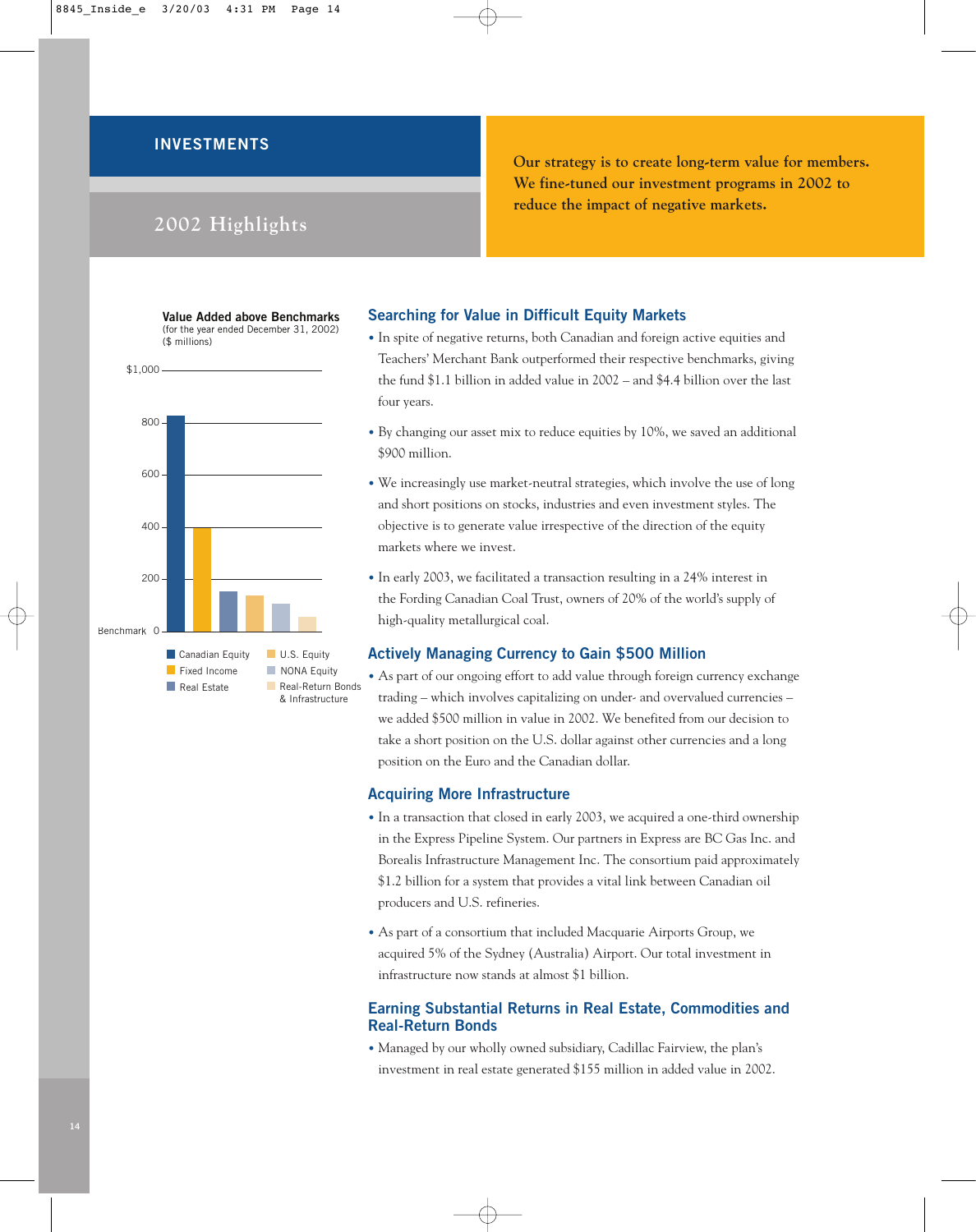- We achieved a 30.4% rate of return through commodityindex investing in 2002 and generated a 17.3% return over the past four years. In 2002, we had \$1.5 billion invested in commodity swaps linked to the Goldman Sachs Commodity Index.
- Our \$5.9 billion investment in real-return bonds generated a 16.9% one-year and 12% four-year rate of return.

## **Generating Above Benchmark Returns in Fixed Income**

• Our \$14 billion investment in fixed income generated an 8.6% rate of return in 2002, 3.5% higher than the benchmark for these investments. We achieved this by applying a strategy that gives us index returns plus added value through index optimization, credit enhancements and alternative (hedge fund) investments.

## **Increasing Our Merchant Banking Activities**

- Teachers' Merchant Bank participated in one of the largest buyouts in Canadian history, valued at \$3 billion, by taking a 30% ownership interest in the Yellow Pages™ telephone directories business. This is part of our longterm strategy of deploying more capital to private equity. Our partners on the transaction are Kohlberg Kravis Roberts & Co. (KKR) and BCE, who own 60% and 10% of the ongoing business respectively.
- In early 2003, we invested \$550 million in an international private equity portfolio previously owned by Deutsche Bank.
- Also early in 2003, we renewed our commitment to Maple Leaf Sports & Entertainment Ltd. (MLSE). Owners of the Toronto Maple Leafs and Toronto Raptors, MLSE is considered one of North America's most valuable sports franchises.

**Teachers' Merchant Bank Portfolio** (as at December 31, 2002)



## **DID YOU KNOW?**

- To reduce transaction costs, including market impact costs and administrative errors, we are increasingly employing computerized trading of assets.
- As one way to take advantage of a broader spectrum of debt, we have committed US\$350 million to be invested in the debt of companies in emerging markets.
- Teachers' Merchant Bank is the sole capital sponsor of a new U.S.-based mezzanine debt fund called York Street Mezzanine Partners, L.P. We have committed US\$250 million to this fund which provides financing alternatives to mid-sized companies requiring capital for buyouts and corporate expansion.
- In 2002, our investment management costs per \$100 of invested assets declined to 16 cents from 18 cents in 2001, largely as a result of significantly reduced external management incentive fees for performance below the benchmark.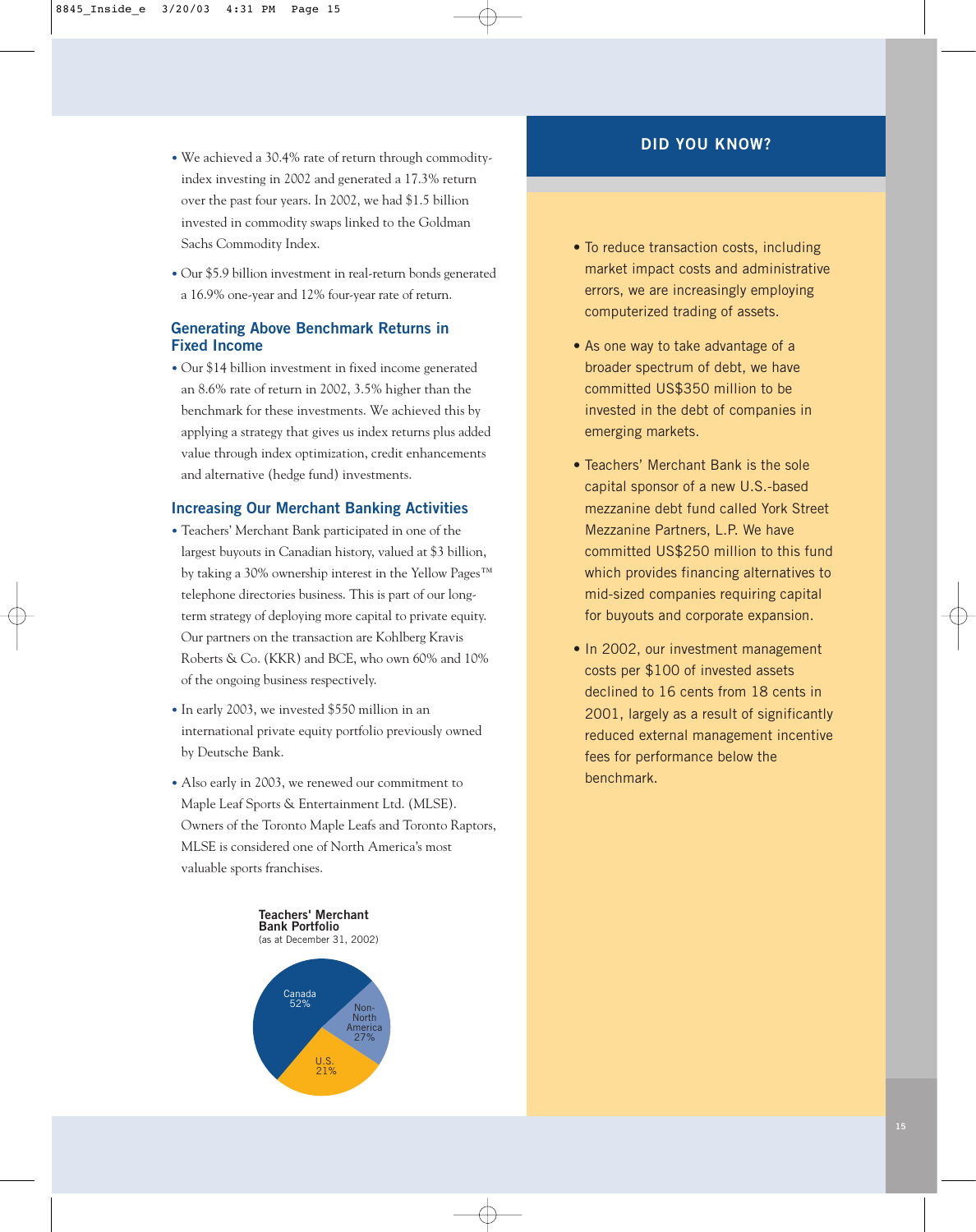## **CORPORATE GOVERNANCE**

# **2002 Accomplishments**

**To improve the likelihood of good investment returns and ensure the plan's interests are protected and served, we vote all our proxies.** 

## **2002 Proxy-Voting Highlights**

| Proposals                 | For | Against |
|---------------------------|-----|---------|
| <b>Stock Option Plans</b> | 36  | 121     |
| Re-pricing of options     |     | h       |
| Shareholder Rights Plans  | 10  | 23      |

#### **Number of Company Proxies Voted**



In 2002, we voted proxies for 597 companies around the world: 320 Canadian, 215 U.S., 62 non-North American.

#### **Voting Our Proxies**

• The most direct way to exert influence on companies to act in a way that best serves our members is to vote our proxies. In 2002, we voted on a total of 597 proxies for 320 Canadian and 277 foreign companies, casting "no" votes more than 75% of the time on issues that would significantly dilute shareholder value.

We're also exercising our votes on the reappointment of auditors to make sure that companies' auditors are truly independent.

• Beginning in September 2003, if auditor's fees are not adequately disclosed or distinguished between audit and non-audit fees, we will vote against reappointment. In 2002, we also voted against 70% of the stock option plans presented to us. We are disappointed that our representatives, the directors, continue to present proposals that are not acceptable to us and other shareholders.

## **Making Our Views Public**

- To ensure companies, as well as other shareholders, understand our voting intentions, we use our Web site (www.otpp.com/gov) to indicate where we stand on specific corporate proposals in advance of shareholder meetings. Our voting intentions on 597 different companies were posted for 2002 alone. This early disclosure raises awareness of issues of concern, such as excessive stock option plans, shareholder rights plans and re-pricing of options. It also provides companies with reasons to amend contentious proposals and explains to other shareholders our perspective on specific issues.
- Since 1996, we have published *Corporate Governance Policies and Proxy-Voting Guidelines.* They are also available on our Web site: www.otpp.com/gov.

#### **Working with Others to Demand Change**

• In 2002, Teachers' became a founding member of the Canadian Coalition for Good Governance. This 20-member organization brings together institutional investors, with approximately \$400 billion in assets, who are committed to improving the performance of corporations through the promotion of good governance.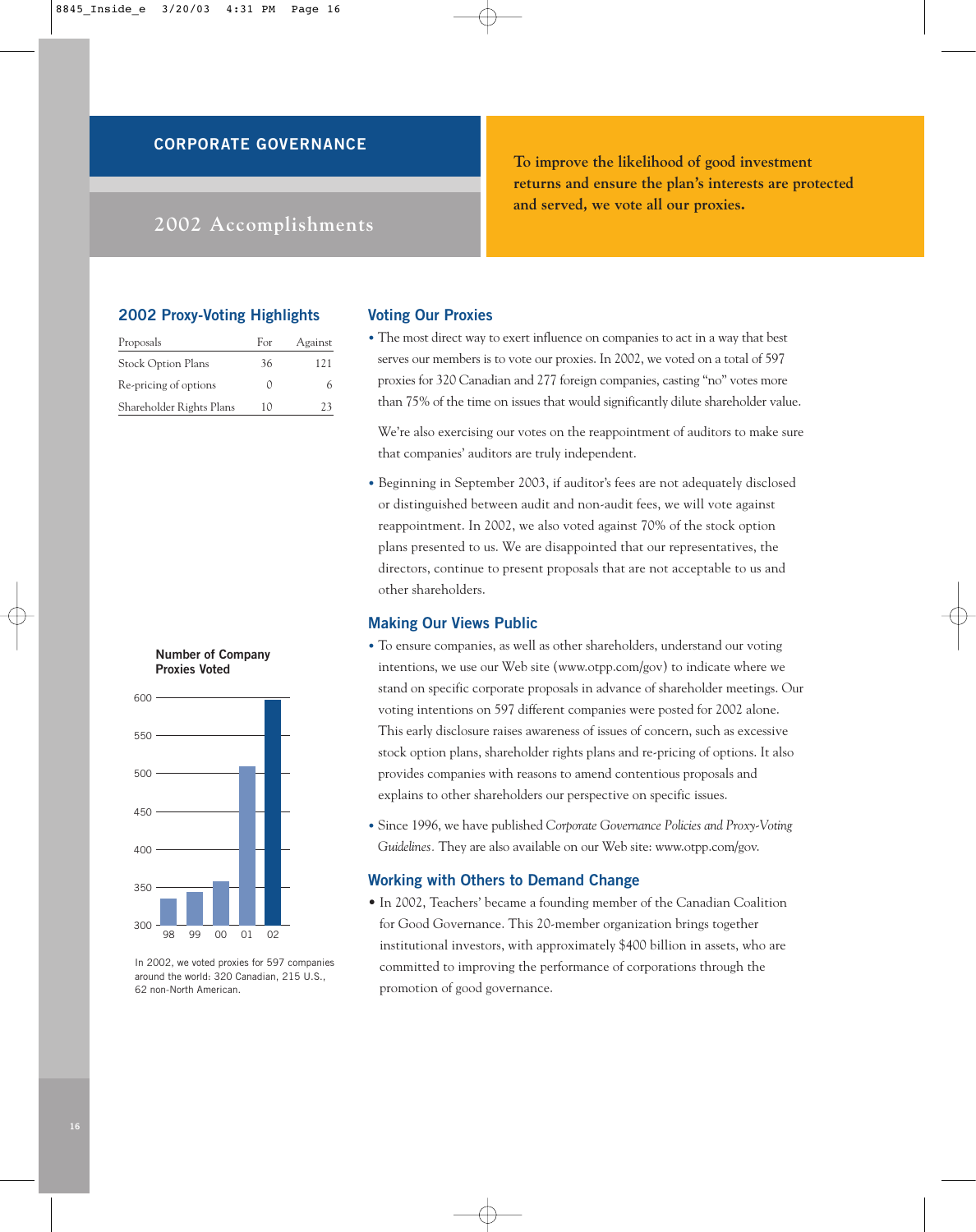## **Monitoring Regulations**

- To ensure future laws do not impede shareholder rights but rather act to improve disclosure and governance, we monitor new legislative proposals and, in 2002, made submissions to legislators and regulators. To view our major submissions, see our Web site www.otpp.com/gov.
- 2002 was a watershed year for new corporate governance rules. In July 2002, the U.S. government passed the Sarbanes-Oxley Act, which sets out substantial new rules for corporate audit committees, auditors, senior corporate officers and brokerage firm analysts.
- In Canada, the Canadian Public Accountability Board was established to enforce new rules for public company auditors. Robert Bertram, Executive Vice-President, Investments, was appointed to this board.

#### **Improving Shareholder Value with Research**

• In 2002 we sponsored research on important topics. One example is "Determining the Value of Employee Stock Option Plans," an informative paper written by Professors John Hull and Alan White of the Rotman School of Business, University of Toronto. This report included a calculator to allow companies to calculate the cost of their option plans with a more refined method than the Black-Scholes Model. Both the paper and the calculator are available at www.otpp.com/gov.



## **DID YOU KNOW?**

- We define corporate governance as "the system by which companies are directed, controlled and evaluated." We promote good governance to improve the potential for investment returns.
- Good corporate governance should affect every area of management including review and approval of business plans, corporate objectives, internal control systems and regular management performance reviews. Governance also encompasses the timeliness and accuracy of corporate disclosure.
- In 2002, we voted 23 times against the reappointment of corporate directors who had poor attendance at meetings.
- Teachers' commends the following companies for recent improvements in corporate governance:
	- \* Vincor for putting a cap on the award of options to directors
	- \* Maple Leaf Foods Inc., Bank of Montreal and Canadian National Railway Company for introducing performance criteria for options
	- \* All Canadian banks, Manulife Financial Corporation and Sun Life Financial of Canada for expensing options
- According to Fairvest, only about 60% of shareholders actually vote their proxies and that percentage drops for contentious proposals.
- How does Teachers' measure up on governing itself? See page 4.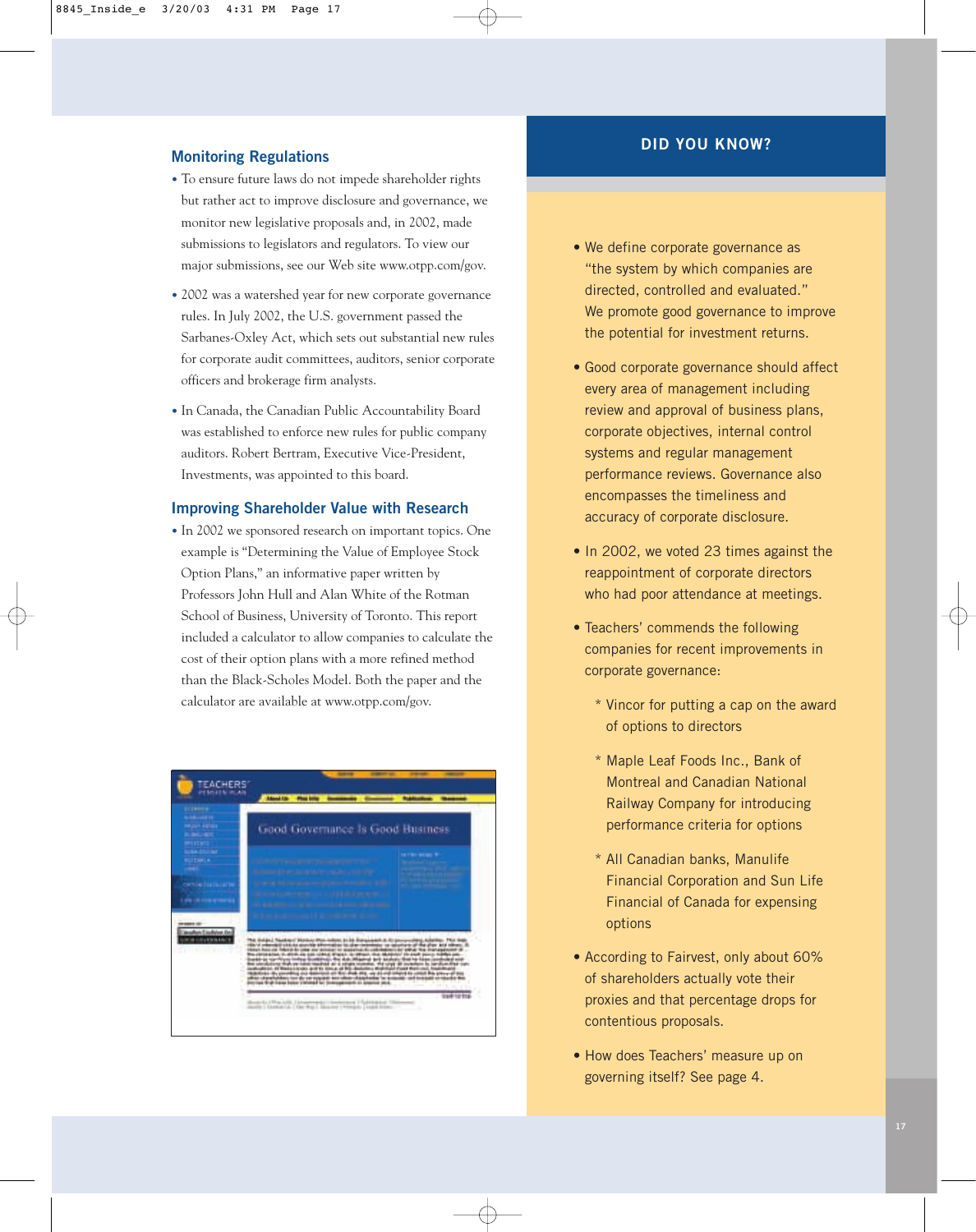*This section provides an overview of our operations and a detailed explanation of the consolidated financial statements and should be read in conjunction with those statements. Our objective is to present readers with a view of the plan, through the eyes of management, by interpreting the material trends and uncertainties that affected results, liquidity and the financial condition of the plan in 2002. In addition to historical information, this section contains forward-looking statements reflecting management's objectives, outlook and expectations as of the date of this report. These forward-looking statements involve risks and uncertainties. Our actual results may materially differ from those anticipated in these forward-looking statements.* 

## **Overview**

The Ontario Teachers' Pension Plan is committed to delivering defined benefits to Ontario's teachers during their retirement years. To meet this commitment, the plan invests with a long-term focus and employs a variety of strategies to add value. We also use an asset-liability model to determine an optimal investment strategy.

To measure our progress in adding value using our strategies, we compare our performance against a composite benchmark that mirrors our asset-mix policy and quantifies the performance of the markets in which we invest.

Since 1990, when Teachers' began investing, we have delivered an annual compound rate of return of 10.6%, compared to 8.1% for the composite benchmark. The plan has also outperformed its composite benchmark over 10, four- and one-year time periods.



(for the year ended December 31)



At the same time, the projected cost of future benefits has increased because of a decline in real-return bond yields, upon which these costs are calculated, as well as benefit improvements. As a result, the plan ended 2002 with a smaller financial surplus of \$2.2 billion, compared to \$7 billion at the end of 2001.

#### **Net Investments by Portfolio**

| (as at December 31)        |        |        |
|----------------------------|--------|--------|
| (\$ billions)              | 2002   | 2001   |
| <b>Equities</b>            |        |        |
| Canadian equity            | \$13.4 | \$17.1 |
| U.S. equity                | 6.6    | 10.5   |
| Non-North American         | 11.5   | 13.8   |
| equity                     |        |        |
| <b>Fixed Income</b>        |        |        |
| Bonds*                     | 9.6    | 3.3    |
| Alternative investments    | 2.5    | 2.8    |
| Money market               | 1.9    | 1.0    |
| <b>Inflation-sensitive</b> |        |        |
| Real estate                | 11.5   | 11.6   |
| Real-return bonds          | 5.9    | 6.9    |
| Commodities                | 1.5    | 1.1    |
| Infrastructure & timber    | 1.0    |        |
|                            | \$65.4 | \$68.1 |

\* Bonds are net of debt (\$4.2 billion on our real estate investment).

## **Year-End Financial Position**

Accrued pension benefits increased \$8.2 billion to \$73.7 billion at year-end from \$65.5 billion at year-end 2001 due to the factors shown in the accompanying chart. The actuarial assumptions used to determine the cost of future pension benefits for financial statement purposes reflect management's best estimates of future inflation, future investment returns, demographic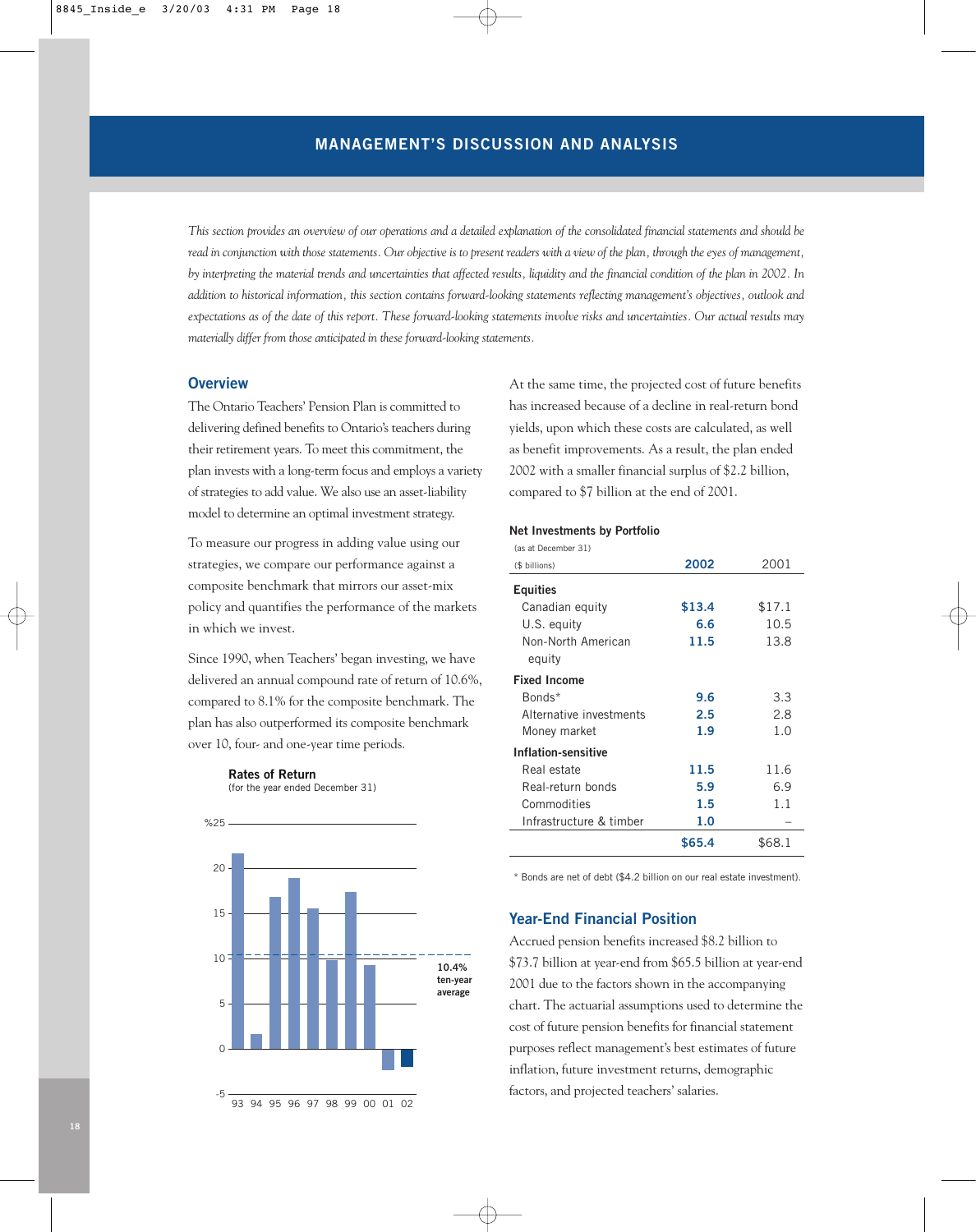| <b>Accrued Pension Benefits</b> | (for the year ended December 31) |        |  |
|---------------------------------|----------------------------------|--------|--|
| (\$ billions)                   | 2002                             | 2001   |  |
| Accrued pension benefits,       |                                  |        |  |
| beginning of year               | \$65.5                           | \$58.6 |  |
| Interest on accrued             |                                  |        |  |
| pension benefits                | 4.0                              | 3.6    |  |
| <b>Benefits earned</b>          | 1.8                              | 1.7    |  |
| Benefits paid                   | (3.1)                            | (3.1)  |  |
|                                 | 68.2                             | 60.8   |  |
| Changes in actuarial            |                                  |        |  |
| assumptions                     | 5.3                              | (0.6)  |  |
| Plan changes                    |                                  | 4.7    |  |
| <b>Experience losses</b>        | 0.2                              | 0.6    |  |
| Accrued pension benefits,       |                                  |        |  |
| end of year                     | \$73.7                           | \$65.5 |  |

## **Changes in Assets**

Net assets available for benefits were \$66.2 billion compared to \$69.5 billion at year-end 2001. Most of this change in value reflected \$1.4 billion in investment losses as well as \$3.1 billion in benefits paid which exceeded the \$1.4 billion received in contributions. As the plan continues to mature – resulting in fewer active teachers per retiree (currently 1.7:1), investment returns will have to make up the shortfall in contributions.

Based on our expectation that equity markets would underperform, we shifted 10% of assets from equities to fixed income in 2002. This decision alone saved



the plan from \$900 million in investment losses, and increased cash flow.

The plan also employs numerous relative value strategies within asset classes to generate small incremental investment returns that have a very low correlation to the general market returns experienced for that asset class. The objective is to generate consistently positive returns independent of what happens to the market as a whole.



(\$ billions)



#### *(From left to right)*

**Audit Services** Peter Maher *Vice-President*

**Finance** Andrew Jones *Vice-President*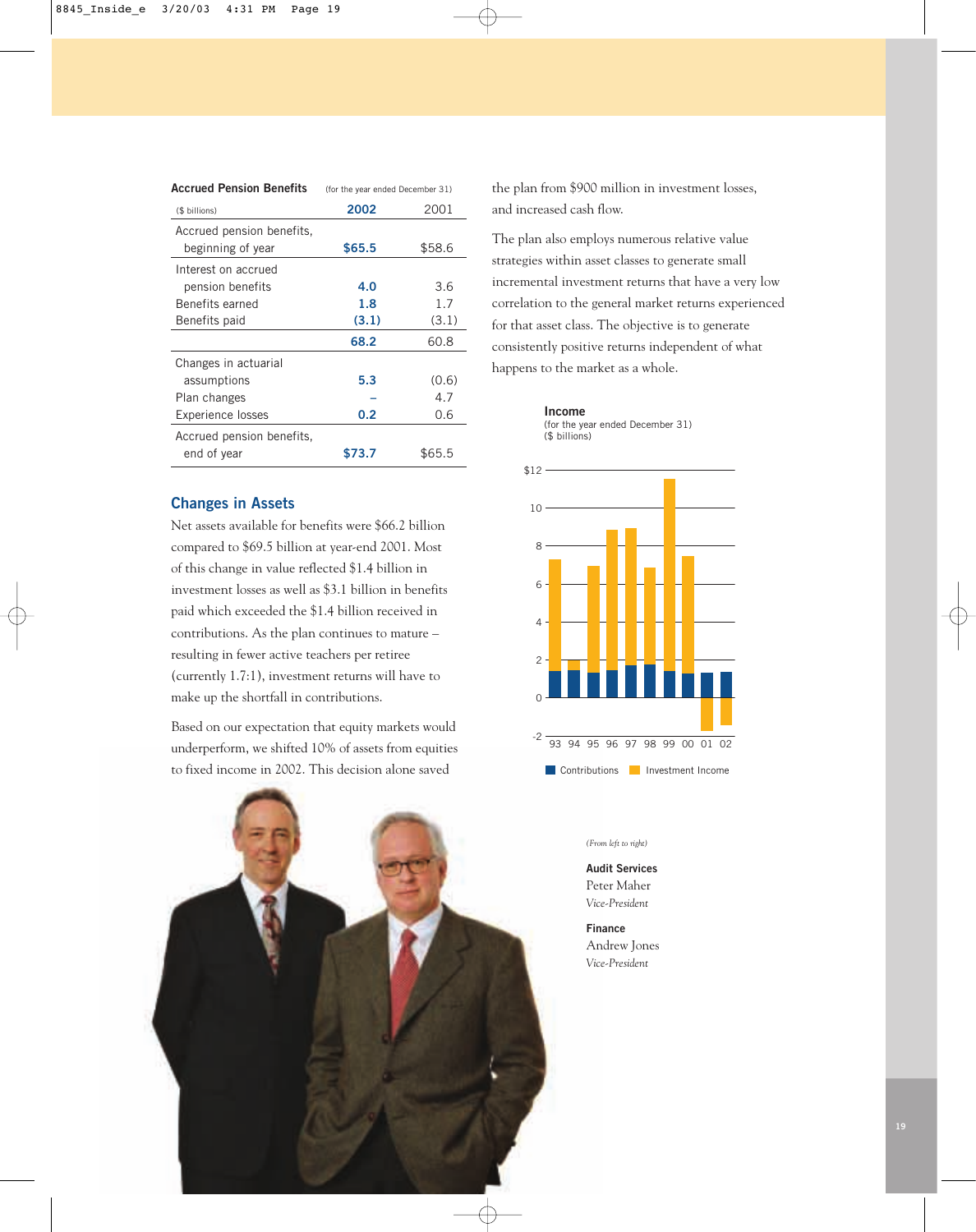The plan had \$23.7 billion in investment-related liabilities in 2002, approximately the same as the \$23.8 billion in 2001. These liabilities also included \$4.2 billion in real estate debt. As a result, total assets managed were \$90.6 billion at year-end.

#### **Changes in Net Assets**

| (\$ billions)<br>(for the year ended December 31) | 2002    | 2001    |
|---------------------------------------------------|---------|---------|
| Income                                            |         |         |
| Investment losses                                 | \$(1.4) | \$(1.7) |
| Contributions                                     | 1.4     | 1.3     |
|                                                   | (0,0)   | (0.4)   |
| <b>Expenditures</b>                               |         |         |
| <b>Benefits</b>                                   | 3.1     | 3.1     |
| Operating expenses                                | 0.1     | 0.2     |
|                                                   | 3.2     | 3.3     |
| Decrease in net assets                            | \$(3.2) | \$(3.7) |

#### **Benefit Payments and Contributions**

Benefit payments made in 2002 totalled \$3.1 billion, the same as in 2001 when a number of benefit improvements were made. Payments included \$104 million in commuted value transfer payments compared to \$412 million in 2001. Benefit payments are expected to grow in the foreseeable future due to inflation protection and the growing number of retired teachers in the plan.



A 3% cost-of-living increase on January 1, 2002 was also included in benefit payment costs. Benefit payments have continued to escalate over the last 10 years. In 2002, we paid \$1.7 billion more in benefits than the \$1.4 billion we received in contributions during the year. This has changed substantially since 1990 when contributions exceeded benefits by over \$500 million.

While benefits have increased, the contribution rate of 8.9% for teachers has remained unchanged since 1990. The government and other employers match these contributions.



93 94 95 96 97 98 99 00 01 02

#### *(From left to right)*

 $\Omega$ 

**MIS Member Services**  Phil Nichols *Vice-President*

**Member Services and Technology** Allan Reesor *Executive Vice-President and Chief Information Officer*

**Client Services**  Rosemarie McClean *Vice-President*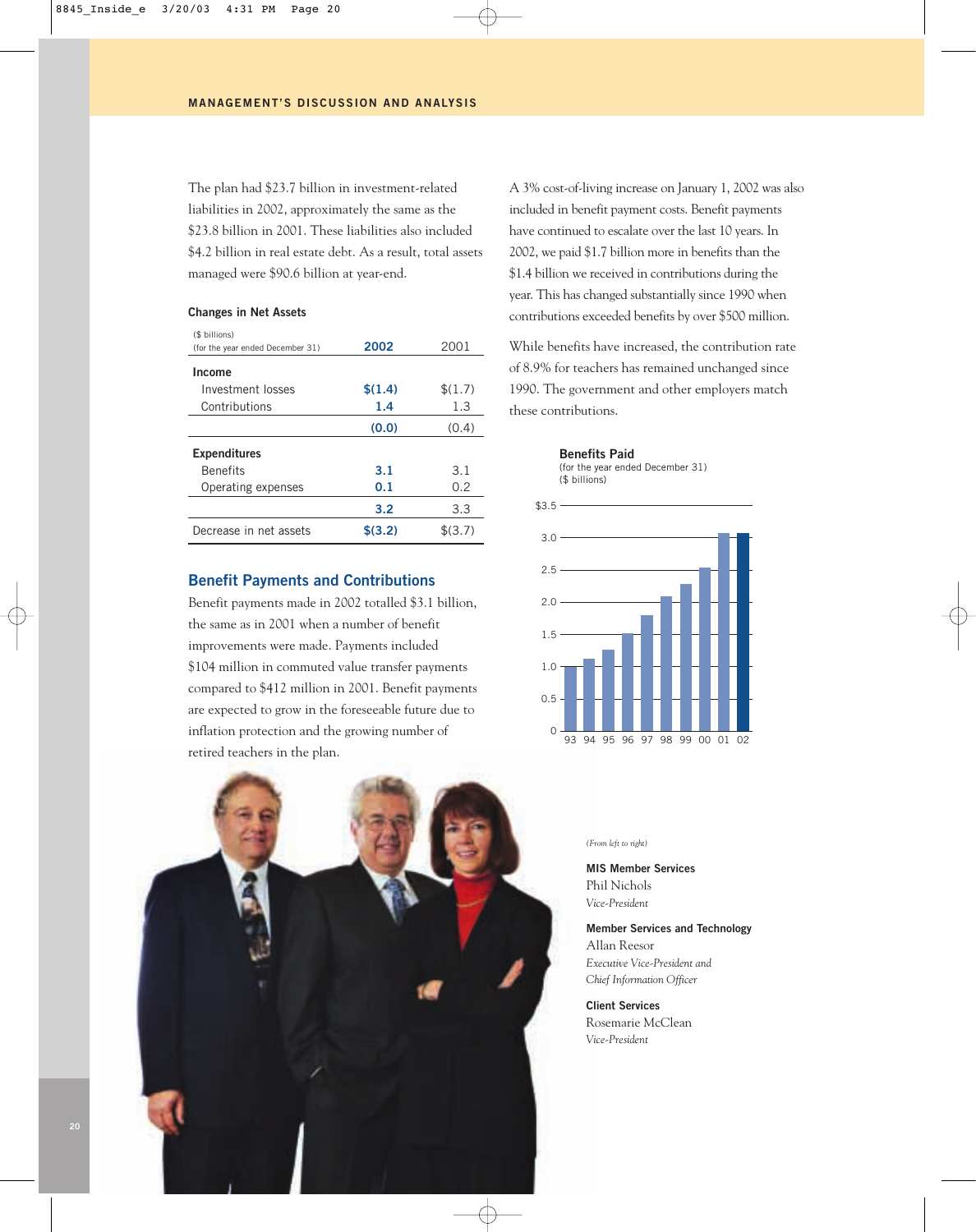#### **Operating Costs**

Operating costs are comprised of costs to manage the plan's assets and to administer plan benefits for members. In 2002, investment management costs decreased to 16 cents per \$100 of assets, compared to 18 cents in 2001. This primarily reflected significantly reduced performance fees paid to external managers.

Incentive payments paid to investment staff totalled 1.4% of the four-year annual average value added above benchmarks. To earn incentive payments, they must first earn investment returns equal to their benchmark. Incentives increase as the managers exceed this target.

Member service operating costs declined 4.6% to \$33.5 million in 2002 from \$35.1 million in 2001 due primarily to recovery of GST payments related to previous years and to greater efficiencies from new technologies. The cost per member served also decreased to \$130 per member served from \$139 in 2001.

#### **Fees Paid to Plan's Auditor**

| (for the year ended December 31)<br>(\$ millions) | 2002  | 2001  |
|---------------------------------------------------|-------|-------|
| Audit                                             | \$1.9 | \$2.2 |
| Audit-related: GST recovery                       | 0.1   | 0.1   |
| Non-audit: Compensation                           | 0.1   |       |
| consulting                                        |       |       |
| Total                                             | \$2.1 | \$2.3 |

#### **Market Performance**

2002 marked the third consecutive year of declines in U.S. stock markets and the second year of declines in Canadian stock markets. The duration of these declines was unusual and, in the case of American markets, unprecedented in the last 60 years.

The impact of negative markets can be seen in the recent performances of major stock markets in Canada, the United States and EAFE between 2000 and 2002. The Toronto Stock Exchange closed at 6,615 on December 31, 2002, compared to 7,688 at the end of 2001. At year-end, the S&P 500 closed at 880, compared to 1,148 at the end of 2001.



In contrast, fixed-income markets, real estate, realreturn bonds and energy-driven commodity indices continued to perform well in 2002, as they did in 2001.

#### **Asset Mix**

Using an asset-liability model, we assess the longterm risk and return trade-offs of allocating different proportions of assets to real return and nominal bonds, domestic and international equities, real estate

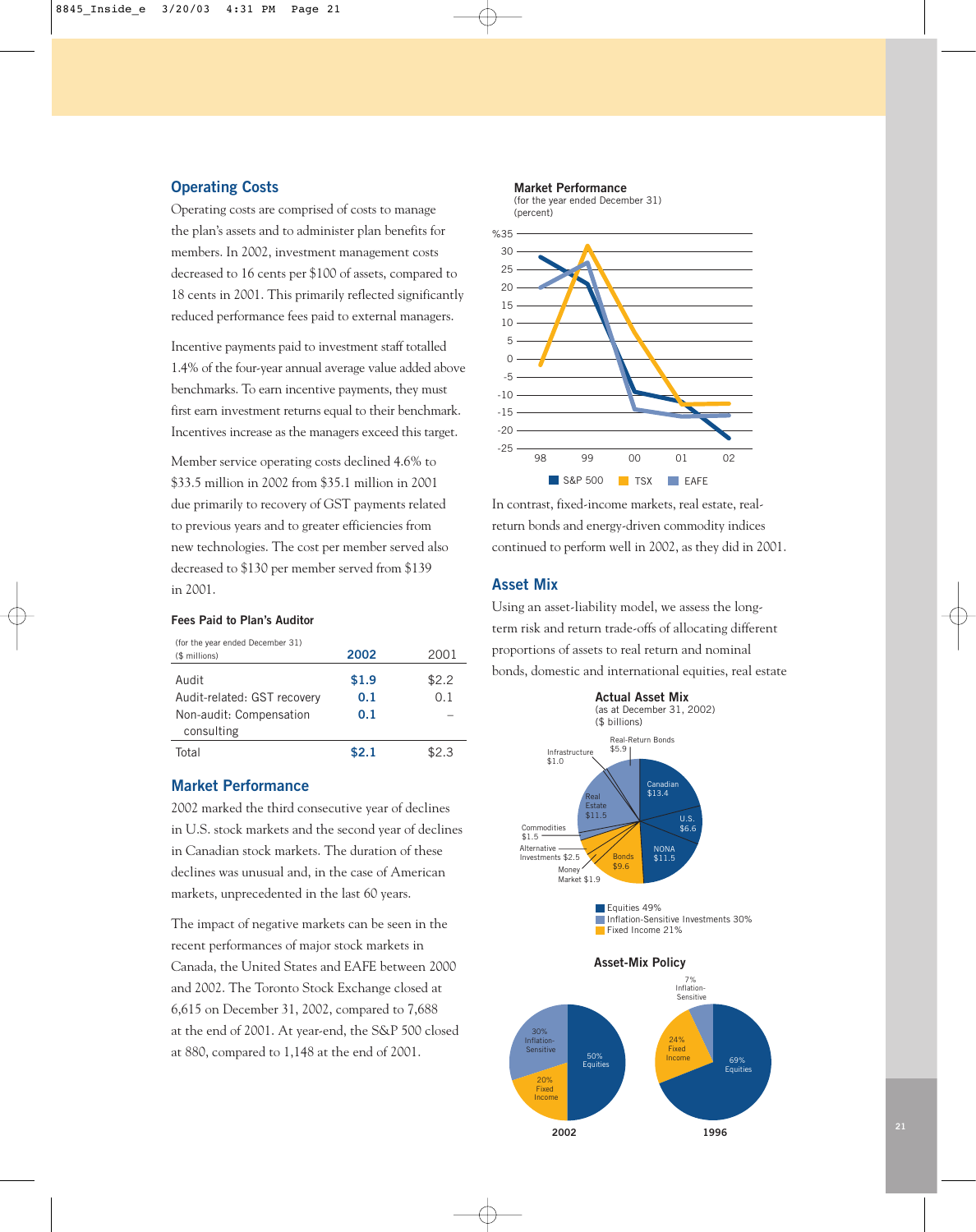and commodities. At least annually, we review expected market conditions and establish an assetmix policy which exposes the plan to a combination of assets we believe will best enable us to meet the pension funding objective.

Asset mix is implemented by establishing passive (market index) exposure to various asset classes. We also actively manage over 50% of our investments to improve on these passive returns by either selecting securities we believe are undervalued or underweighting or overweighting various asset classes. Our goal is to outperform benchmarks and add value.

Our actual asset mix at the end of 2002 is shown in the pie chart. During the year, we reduced our exposure to equities to 50% from 60% in favour of fixed-income investments. Through our active investment program, we further reduced equities by as much as 6% during the year. At year-end, equity exposure was 1% below policy.

## **Our Performance**

To determine how much value our managers added to the return the plan would have received by passive investment in various bond and stock markets as specified in our asset mix, we compare and report our

results against composite market benchmarks. We also allocate assets to managers where we believe they have the best opportunity and resources to improve on benchmark returns.

## **One-Year Results**

On a one-year basis, the rate of return was negative 2.0%, while the composite benchmark's return was negative 4.8%. Our performance generated \$1.9 billion in value added over the benchmark, due to strong results in all asset classes.

## **Four-Year Results**

On a four-year basis, we generated a 5.3% rate of return. Over the same time period, the composite benchmark's return was 2.8%, meaning we generated \$6.6 billion in added value during this time period.

#### **10-Year Results**

On a 10-year annualized basis, we generated a 10.4% rate of return compared to the benchmark's return of 9.1%.

#### **Investment Planning Committee**

The Investment Planning Committee (IPC) is responsible for ensuring that the plan's risk is within allowable ranges as approved by the board. The IPC



*(From left to right)* 

**Human Resources and Public Affairs** John Brennan *Vice-President*

**Law**  Roger Barton *Vice-President*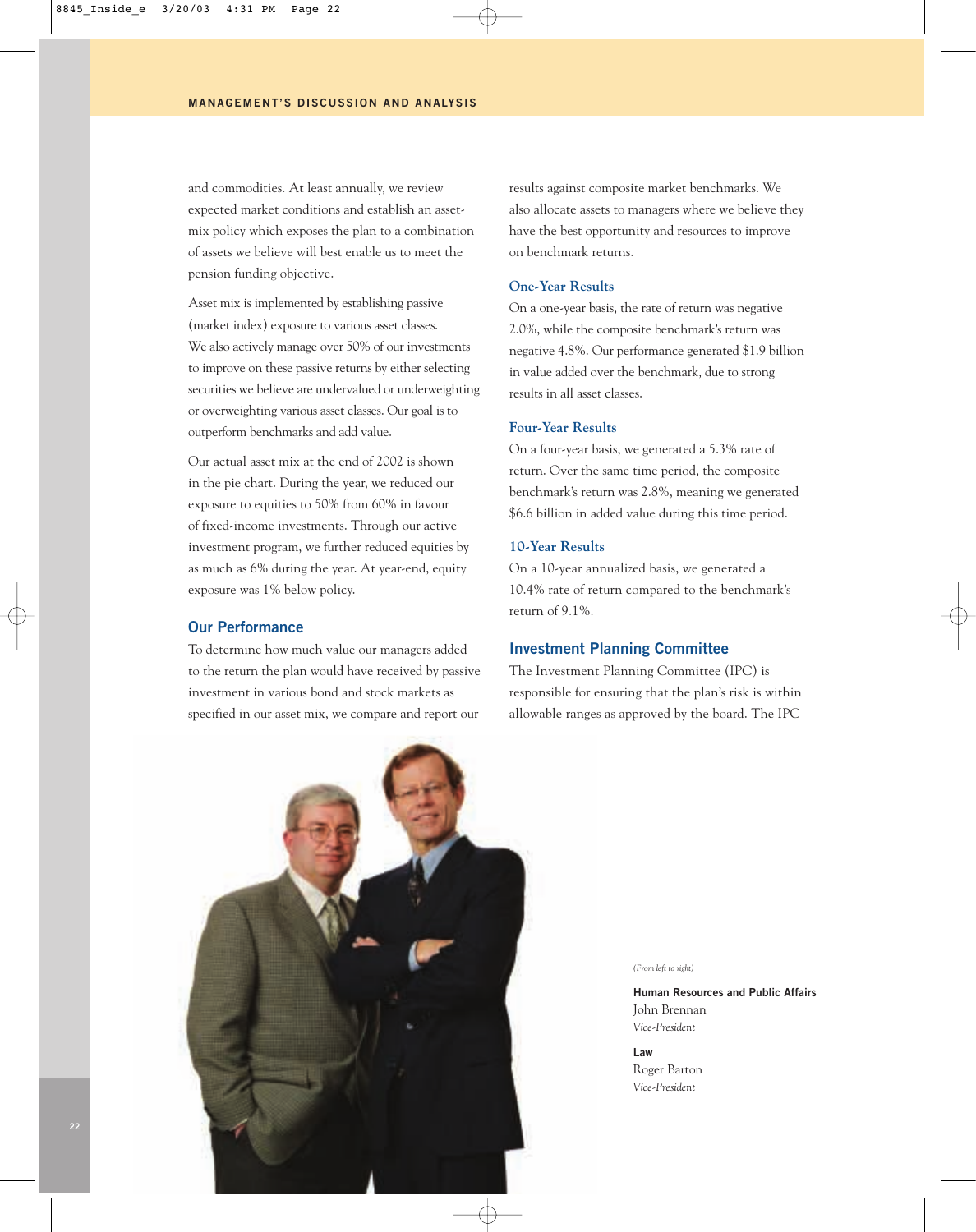#### **Rates of Return Compared to Benchmarks**

|                                       | Investment |                  |                                         |
|---------------------------------------|------------|------------------|-----------------------------------------|
| (percent)                             | returns    | <b>Benchmark</b> | Composite Benchmark                     |
| Fixed income, alternative investments | 8.6%       | 5.1%             | Scotia Capital Treasury Bills (91 days) |
| and relative value strategies         |            |                  | Custom Canada Bond Universe             |
|                                       |            |                  | Custom Net Ontario Debenture            |
| Canadian equity                       | $-7.7$     | $-12.4$          | S&P/TSX Composite                       |
| U.S. equity                           | $-22.0$    | $-22.7$          | S&P 500                                 |
| Non-North American equity             | $-16.0$    | $-16.5$          | Morgan Stanley EAFE, EM                 |
|                                       |            |                  | Custom NONA National Index              |
| Inflation-sensitive                   | 13.2       | 12.0             | Scotia Capital Real-Return Bond         |
| investments                           |            |                  | Custom U.S. Treasury Inflation-         |
|                                       |            |                  | <b>Protected Securities</b>             |
|                                       |            |                  | Goldman Sachs Commodities               |
|                                       |            |                  | $CPI + 4%$                              |
| <b>Total Plan</b>                     | $-2.0%$    | $-4.8%$          | Benchmark weighted by the               |
|                                       |            |                  | policy asset mix                        |

meets regularly and is chaired by the Executive Vice-President, Investments.

The IPC controls risk by directing portfolios to bring their own risk within the approved range.

The Board grants management the discretion to deviate from the policy asset mix within pre-authorized limits, provided the risk of the plan is also kept within its allowable range.

The IPC expects to add value to the asset-mix policy of the plan by over or underweighting asset classes or foreign currencies based on fundamental, quantitative or technical analysis. The selection of an actual asset mix that deviates from the policy asset mix is a decision to try to add value.

Results of decisions made by the IPC are not included in the asset-class returns, but in the total plan return. During 2002, these decisions contributed \$245 million to the plan's total value added of \$1.9 billion, the majority of which resulted from our decision to overweight the Euro relative to the Canadian dollar.

## **Equities**

Equities represented 49% of the plan's investments at year-end. We reduced our exposure to equities by 11% across all geographic markets, but continued to

maintain broad equity diversification through active, indexed and enhanced index investments.

Equities remained the largest single portion of total assets at \$31.5 billion, reflecting our belief that equities will help to provide the long-term returns we need to meet our objective of covering the costs of defined benefits for teachers.

On a 10-year basis, equities had a 10.7% rate of return, compared to 9% for the composite benchmark for equities. On a four-year basis, equities delivered a 0.4% rate of return, compared to negative 2.6% for the benchmark, yielding \$4.7 billion in added value.

In 2002, our return from equities was negative 14.1%, compared to the benchmark's negative return of 16.5%. This outperformance represents \$1.1 billion in added value.

**Equities**

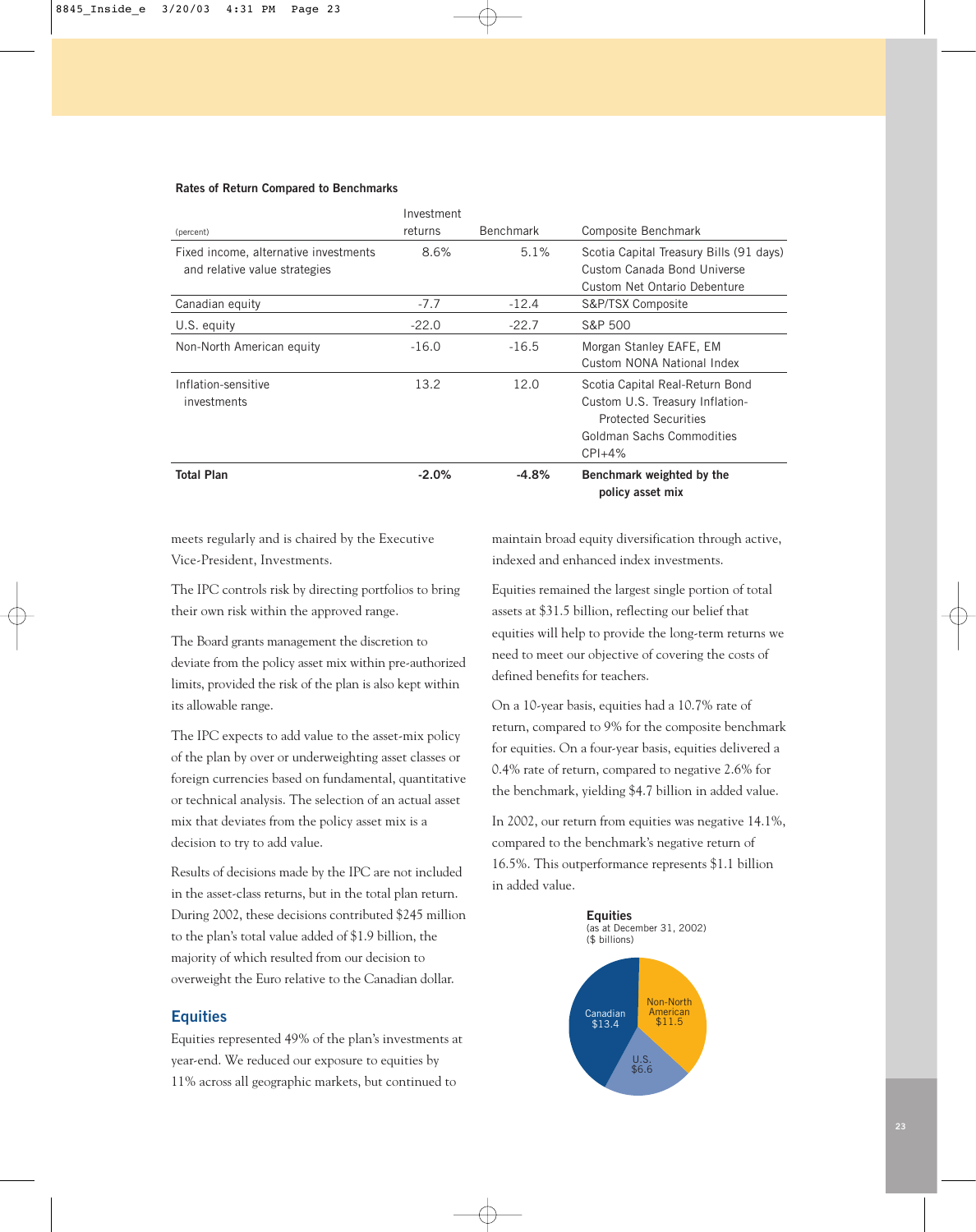#### **Canadian Equity**

Canadian equities represented 42% of the plan's total equities at year-end 2002 or \$13.4 billion, compared to \$17.1 billion in 2001. The year-to-year difference was due primarily to our asset-mix policy decision to reduce equity exposure.

At year-end, 48% of Canadian equities were index holdings (lower than exposures a year ago) as we actively managed more equities in the search for value.

The Canadian equity market lost value in 2002 but fared considerably better than other stock markets. The plan's one-year performance was negative 7.7%, 4.7% better than the negative 12.4% return for the Canadian equity benchmark.

On a four-year basis, the Canadian equities portfolio produced a 5.9% annual rate of return, 4% higher than its benchmark, yielding \$2.2 billion in value added.

Contributing \$240 million to our outperformance in 2002 were our Canadian actively managed equities. This outperformance was largely driven by our strategic investments in companies such as Maple Leaf Foods, Nexen and WestJet. We use a variety of strategies, including investing based on corporate governance, to add value in Canadian and foreign active equities.

Teachers' Merchant Bank had a negative 0.2% rate of return, beating its benchmark by more than 12% and thereby adding \$350 million in value. We profitably sold several investments in 2002, leaving our merchant bank with positions in 126 different companies at year end, valued at \$3.3 billion, compared to \$3.4 billion in 2001.

We continue to search for merchant bank opportunities as sources of solid, long-term returns and have the capacity to increase our presence in this area. We remain committed to working with partners in Canada, Europe and the U.S. to create value. In 2002 alone, we assessed more than 400 potential transactions. Over the years, we have developed expertise in direct private equity and mezzanine debt investments, as well as private equity fund and co-investment programs and venture capital. Going forward, we expect that Teachers' Merchant Bank will become one of the leading sources of private capital in Canada.

#### **Foreign Equity**

U.S. and non-North American (NONA) equities accounted for \$18.2 billion or 58% of the plan's total equities in 2002.



*(From left to right)* 

**Quantitative Investments** Morgan McCague *Senior Vice-President*

**Investments** Robert Bertram *Executive Vice-President*

**International Equity Indices, Fixed Income & Alternative Investments** Neil Petroff *Senior Vice-President*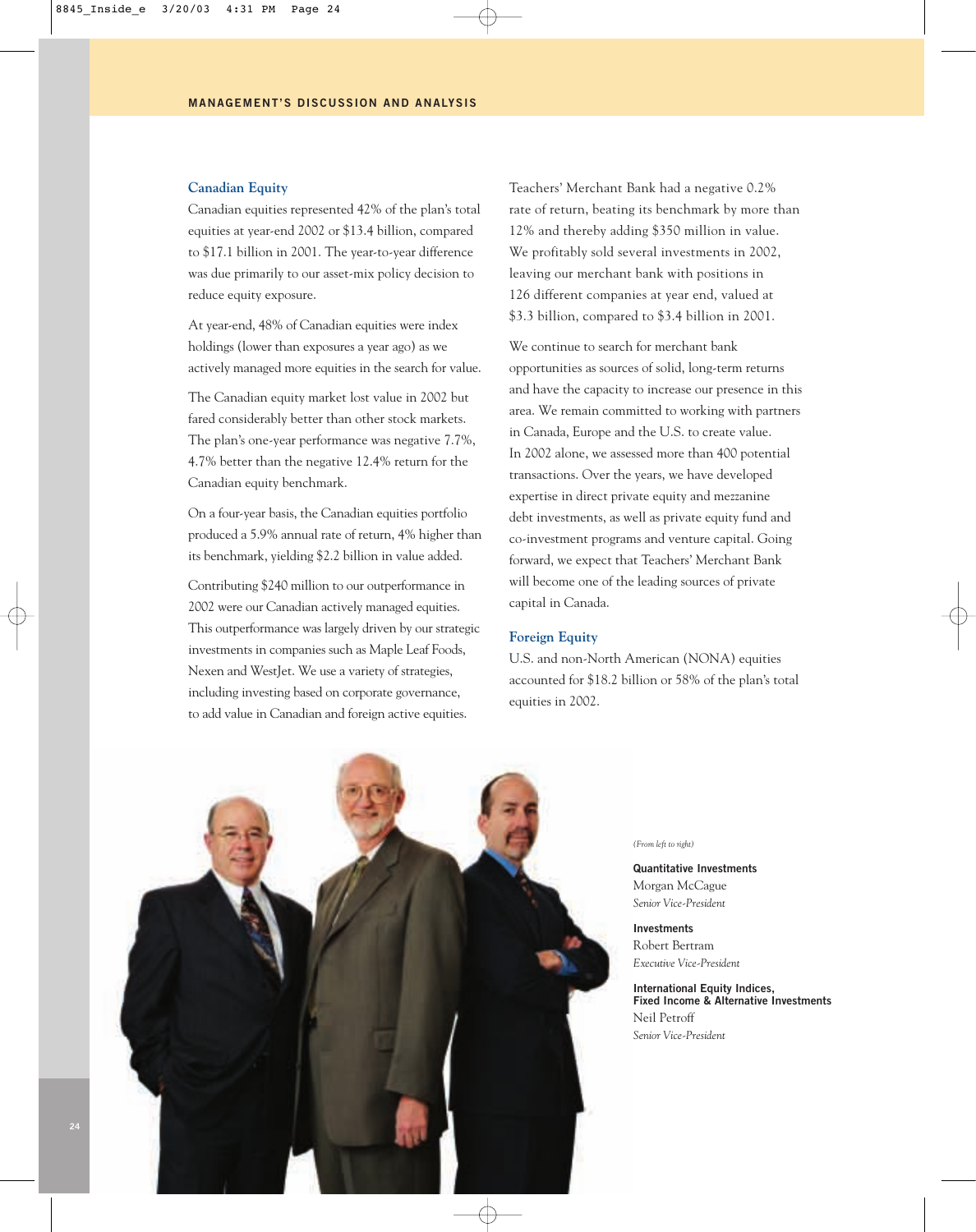

U.S. equities outperformed its benchmark's negative 22.7% return by 0.7% to add \$140 million in value. NONA equities produced a 0.5% improvement over its benchmark of negative 16.5%, representing \$110 million in value added. Both equity classes also outperformed their benchmarks on a four-year basis, adding \$2.6 billion in value, but absolute returns have been negative on a four-year basis: negative 3.7% for NONA equities and negative 5.0% for U.S. equities.

At year-end, 71% of U.S. equities and 40% of NONA equities were index holdings, lower than the relative exposures a year ago, while the proportion of actively managed equities has increased. This reflects our strategy of being a more active investor in markets where we think we can add value.

Passively managed foreign equities stood at \$9.4 billion at year-end. Actively managed equities give us the potential for beating the indexes and over four years has created a compound 8% per year in added value.

## **Inflation-Sensitive Investments**

Investments that have a high correlation with changes in inflation act as a hedge against a rise in the cost of future benefits. In recent years, investments in real estate, real-return bonds, commodities, and infrastructure which offers regulated returns, have played an increasingly important role in meeting our long-term objective.



*(From left to right)* 

**Research and Economics** Leo de Bever *Senior Vice-President*

**Active Equities** Brian Gibson *Senior Vice-President*

**Teachers' Merchant Bank** Jim Leech *Senior Vice-President*

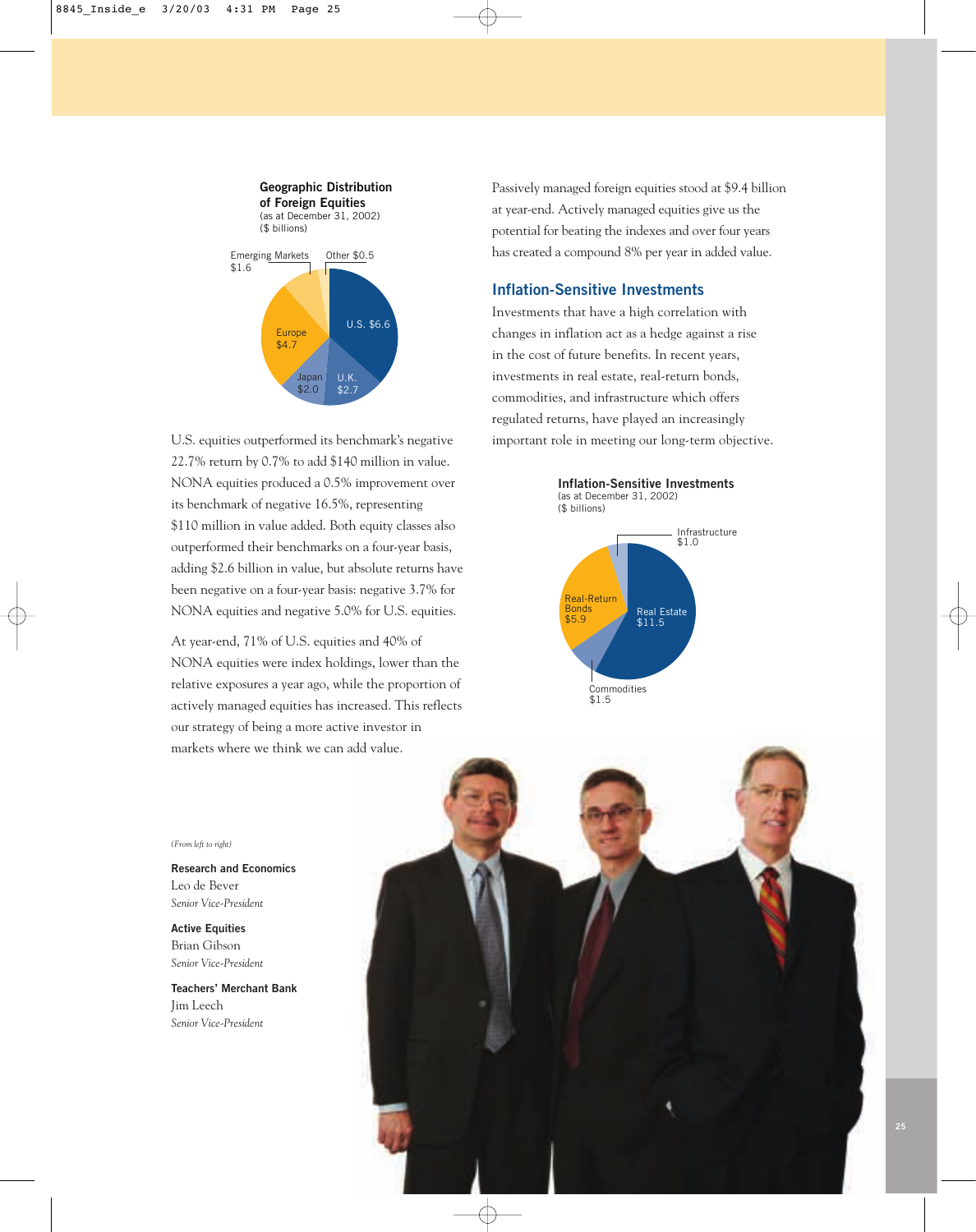At year-end, \$19.9 billion or 30% of the plan's assets were invested in inflation-sensitive investments, as illustrated in the pie chart. These investments produced a 13.2% rate of return in 2002. On a fouryear basis, their return was 12.4%, outperforming the benchmark by \$1 billion.

#### **Real-Return Bonds**

Real-return bonds pay a return that is indexed to CPI inflation. Government of Canada real-return bonds are the closest the plan has to a risk-free asset and their yield is the basis used to value the cost of the plan's benefits.

In addition to Government of Canada real-return bonds, we also hold real-return bonds issued by the Province of Quebec, Highway 407 and the U.S. Treasury as well as inflation-linked mortgages guaranteed by Canada Mortgage and Housing Corporation.

At year-end, we owned \$5.9 billion in real-return bonds, which provided us with a 16.9% rate of return. This made them one of the best performing investments for the plan in 2002, providing \$1.1 billion in investment income. On a four-year basis, real-return bonds provided a 12% return, 0.3% better than their benchmark.

#### **Commodities**

Our best performing investments in 2002 were commodities, which produced a 30.4% rate of return, driven primarily by escalating energy prices. This performance is a significant turnaround from the negative 28.4% return generated in commodities in 2001 and brought our four-year return in commodities to 17.3%. We invest passively in commodities through swaps linked to the Goldman Sachs Commodity Index.

#### **Real Estate**

We owned \$11.5 billion in real estate at December 31, 2002. Our investment in real estate is managed by our wholly owned subsidiary, The Cadillac Fairview Corporation Limited.

Once again, the plan's investment in real estate produced excellent results. In 2002, the return was 9.3% compared to the benchmark return of 7.9%, creating \$155 million in value. On a four-year basis, the return was 12.1%, outperforming the four-year benchmark return of 6.8%, and generating over \$1 billion in value added on a four-year basis.



The occupancy rate at year-end for the plan's Canadian retail properties was 95% in 2002 (unchanged from 2001), while the occupancy rate for Canadian office properties was 94% (96% in 2001). Occupancy rates were 90% in the U.S., the same as 2001, reflecting the state of the U.S. economy.

Since acquiring Cadillac Fairview in 2000, we have continued to rebalance our investments in retail and office properties to ensure they earn the returns the plan requires and provide more dependable cash flows. In the future, we expect to increase our presence in premium real estate properties while maintaining a well-balanced real estate portfolio predominantly comprised of office and retail properties in North America.



## **Real Estate Operating Income** (before debt service)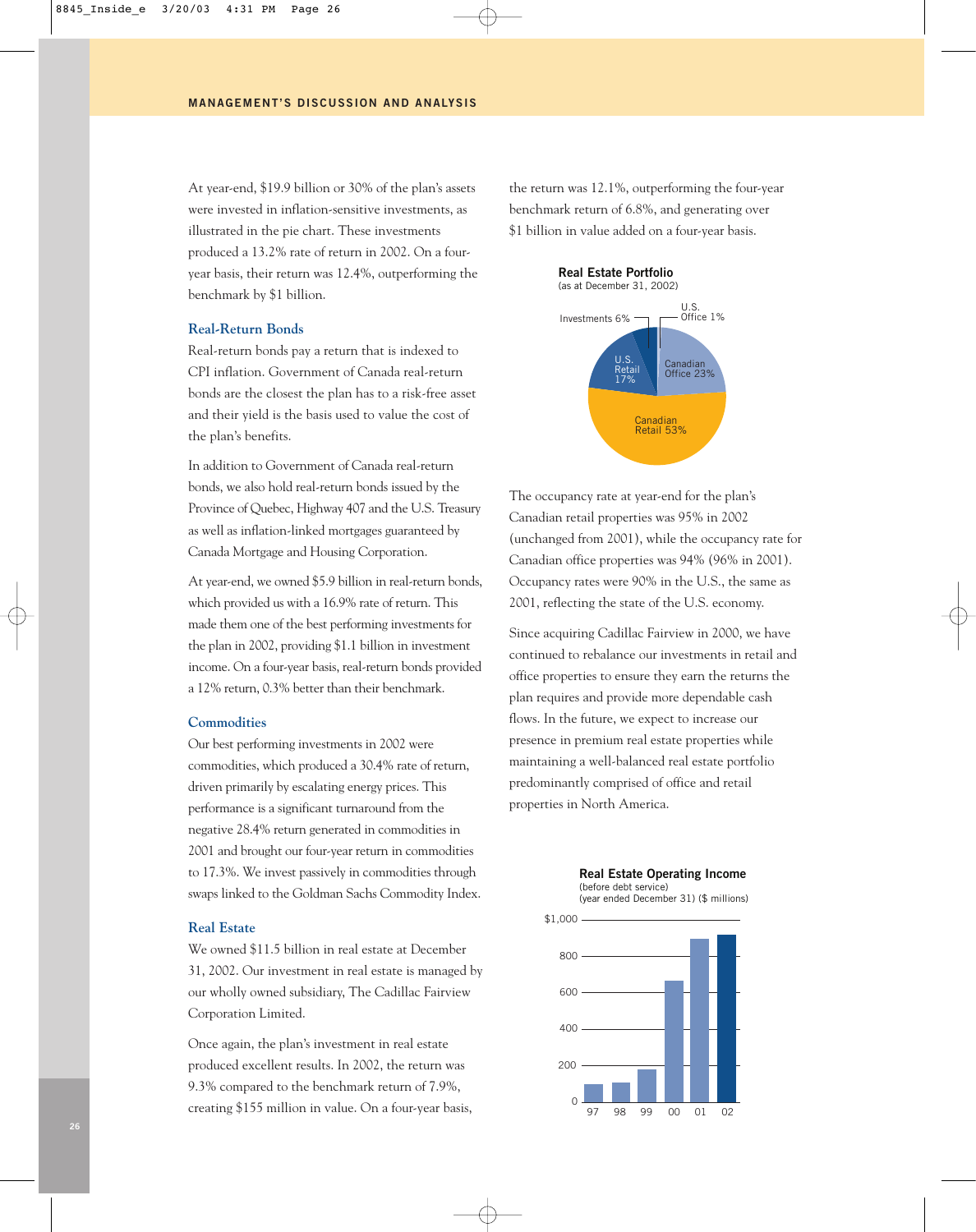Over the past 50 years, Cadillac Fairview has developed a reputation as one of Canada's premier real estate organizations. Known in its markets as the owner and manager of prime shopping centres and commercial office buildings, Cadillac Fairview is home to more than 7,000 tenants who rely on the company for innovative design, development and service.

For the past three years, plan members have been relying on Cadillac Fairview as the manager of the plan's \$11.5 billion investment in real estate. This is a responsibility that the over 1,600 employees of Cadillac Fairview take very seriously. This is reflected not only in the strong performance achieved since acquisition, but in the rapid and skillful execution of a strategy created to position Cadillac Fairview to deliver long-term results that are right for the plan.

Since joining us in 2000, Cadillac Fairview has:

- managed the plan's real estate properties in North America, and monitored its investments in U.S. real estate investment trusts and international funds. These investments, valued at \$641 million at December 31, 2002, include the plan's 8% ownership interest of The Macerich Company, the co-owner and manager of its U.S. west coast properties.
- adopted a new corporate governance structure, with a separate board of directors, which reports to the plan's management.
- invested \$525 million to enhance the value of the plan's properties. In 2002, this included developing

**Edward Medland**

Board of Directors

*Chair*

*(From left to right)*  **Peter Sharpe** *President and Chief Executive Officer*



the PricewaterhouseCoopers Place office complex in Vancouver, expanding Le Carrefour Laval Mall outside Montreal and expanding Markville Shopping Centre outside Toronto.

- divested \$372 million in properties that did not fit our investment objectives. In 2002, this included the sale – at or above appraised value – of 10 properties. Subsequent to year-end, five Ontario and six U.S. retail properties were sold, valued at over \$1.1 billion.
- leased approximately 5.5 million square feet of office space and 6.9 million square feet of retail shopping centre space – including 3.9 million square feet in 2002.

Cadillac Fairview has continued to add to its legacy of first-class performance as part of the plan. With a clear focus and commitment to fulfilling its responsibilities to both tenants and plan members, Cadillac Fairview is ready for an exciting future.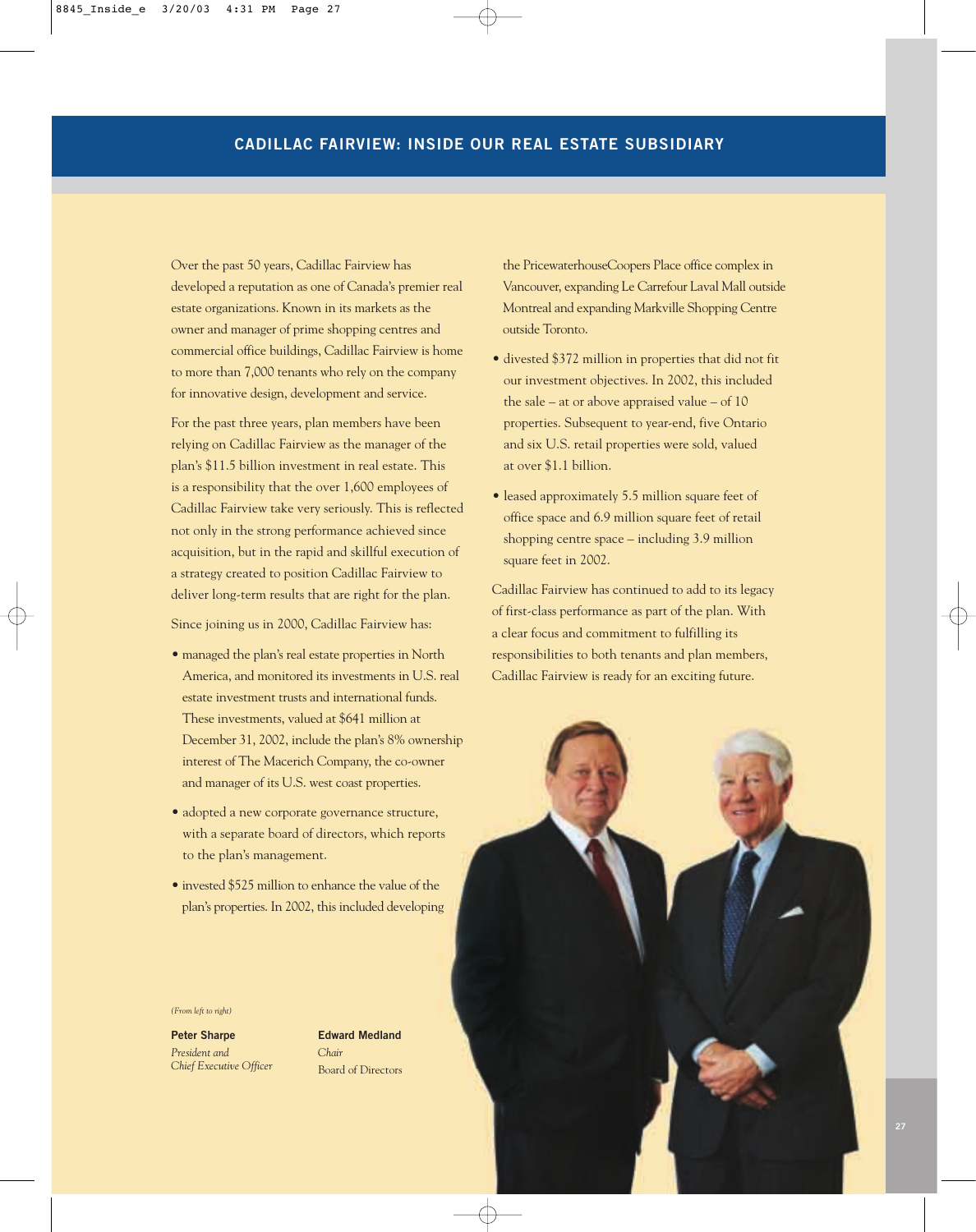#### **Fixed Income**

Total fixed-income investments at year-end were \$14 billion or 21% of plan assets. The largest holdings were Canadian government bonds, which, along with \$1.9 billion in money market investments, provided the plan with liquidity.

The fixed-income asset class consists of three components – bond and money market enhanced indexing (including debt on our real estate properties), relative value strategies, and hedge funds.

Fixed income produced an 8.6% rate of return in 2002, 3.5% above its composite benchmark of 5.1%. During the past four years, this asset class has generated \$610 million in additional value for the plan, earning an 8.9% annualized return compared to its benchmark of 7.7%.

**Fixed Income**

(as at December 31, 2002) (\$ billions)



#### **Bonds and Money Market**

We invest in bond and money market indices to achieve asset class returns and then attempt to improve these returns through optimization techniques. The enhanced bond portfolio earned 8.3% last year outperforming its benchmark by 0.3%, while the money market portfolio earned 5.1% compared to a benchmark return of 2.5%.

These portfolios are also used to meet the plan's liquidity requirements by maintaining a minimum holding of highly liquid bonds, generally Government of Canada bonds, and money market instruments. Investment income from bonds and money market investing, including income from Province of Ontario debentures, totalled \$1.2 billion. Cadillac Fairview's real estate debt (valued at \$4.2 billion at year end) is subtracted from the fixed income asset class. The ability to use the plan's guarantee on the refinancing of the real estate debt has created additional value for the plan by reducing the interest expense.

#### **Relative Value**

We operate a number of absolute return programs across the plan designed to earn a target return on allocated active management risk. Many of these internal investments use no net capital (i.e. long and short positions balance), but to the extent that they do, they are classified as fixed income. The objective of these strategies, which use long and short positions on stocks, industries or investment styles, is to generate positive returns, regardless of the direction of the asset class where we invest.

The simplest example of this is our tactical over and underweightings in foreign currencies. In 2002, the fund gained \$500 million in added value by being short the U.S. dollar against other foreign currencies; \$260 million of this is included in fixed income.

We strive to add value through credit management and quantitative analytics applied to the international yield curve. Through well developed risk management and monitoring, the plan participates in a large portion of the credit spectrum, taking positions in all grades of corporate bonds. At year-end, we held \$410 million in Canadian and U.S. high-yield corporate securities in our bond portfolio.

Relative value strategies, which also include convertible arbitrage and a portfolio of syndicated bank loans, generated \$90 million in additional value in 2002.

Some absolute return strategies aim to capture tactical opportunities to extract extra returns from underweighting or overweighting various asset classes. In 2002, these tactics resulted in \$60 million of value added.

On the other hand, 2002 was also a highly volatile year in equity markets – much higher than historical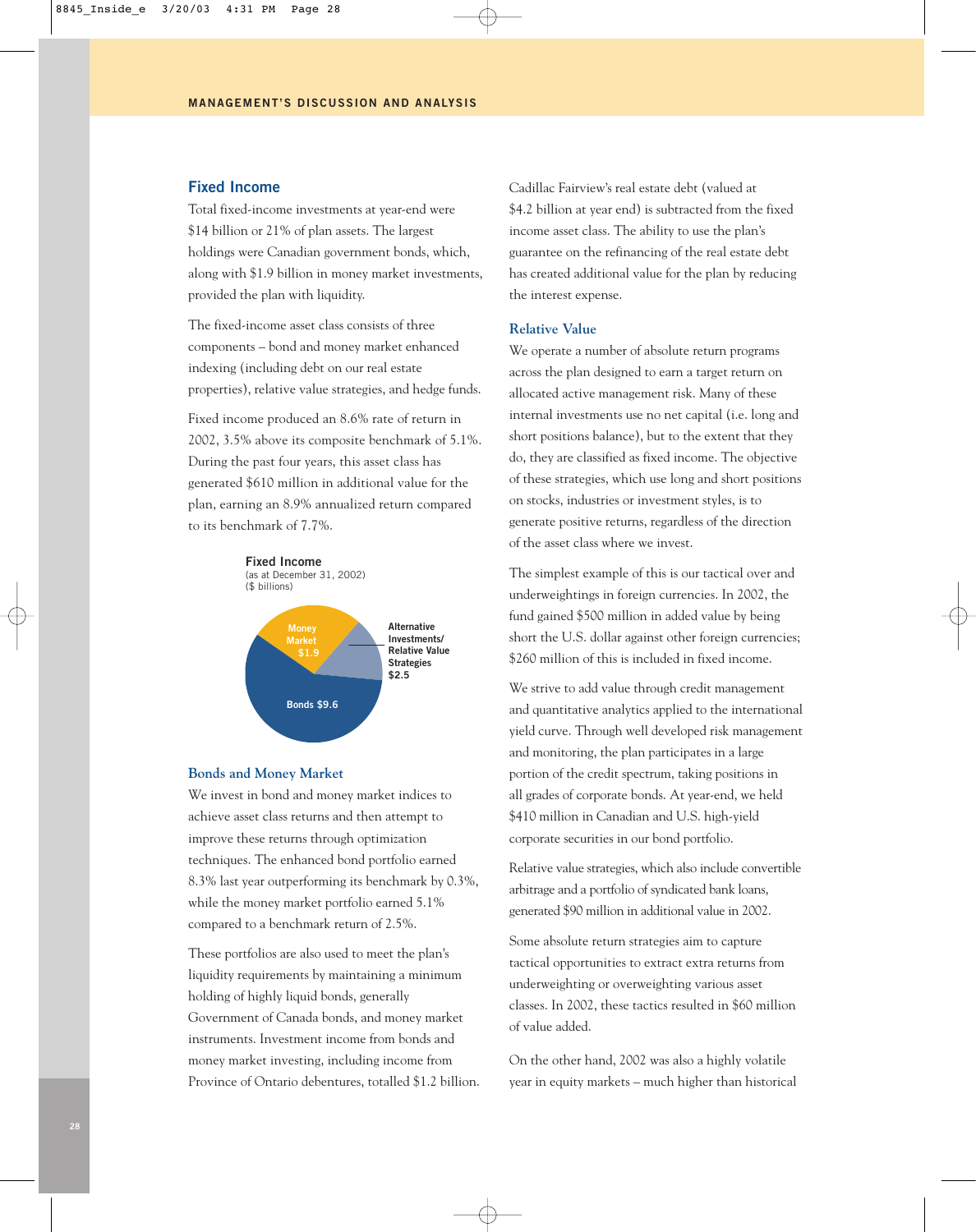norms. Expecting volatility to revert to historical norms, we implemented a number of programs to benefit from a decline in volatility. The geopolitical environment, however, created greater uncertainty in the markets and volatility increased, resulting in losses of approximately \$135 million at year-end.

#### **Alternative Investments**

Our alternative investment strategies include investments in more than 120 externally managed hedge funds valued at \$4 billion (before the effect of derivatives) at year-end. We manage these investments both directly and in fund-of-funds structures designed to consistently earn marketneutral value added while diversifying risk across many managers and multiple strategies and styles. This strategy generated \$160 million in value added income in 2002.



#### **Estimating and Managing Risks**

#### **Funding Risk**

Contributions plus investment returns must match the cost of pension benefits in the long run. Teachers' pension benefits are indexed to the CPI and, as such, they maintain their purchasing power as the cost of consumer goods rises.

To guarantee current benefits for teachers starting today, we must be able to invest annual contributions and investment income in risk-free, long-dated assets earning at least CPI+5% from day of deposit until the last pension cheque is paid. The long-dated part is significant. A decrease in real interest rates can result in a substantial increase in the cost of future pensions. For example, in 2002, declining real interest rates increased the cost of pensions by \$5.3 billion. Conversely, an increase in interest rates will do the opposite.



The only long-dated risk-free asset that provides protection against inflation risk, and has sensitivity to real interest rate movements similar to that of the liabilities, is a Government of Canada 30-year realreturn bond. At year-end, this bond yielded CPI+3.3%, far short of an average of CPI+5% needed to match liability growth at current contribution rates.

Investing in assets with a higher expected real return introduces funding risk, i.e. the possibility that assets will fall below liabilities because the annual return pattern and sensitivity to changes in real interest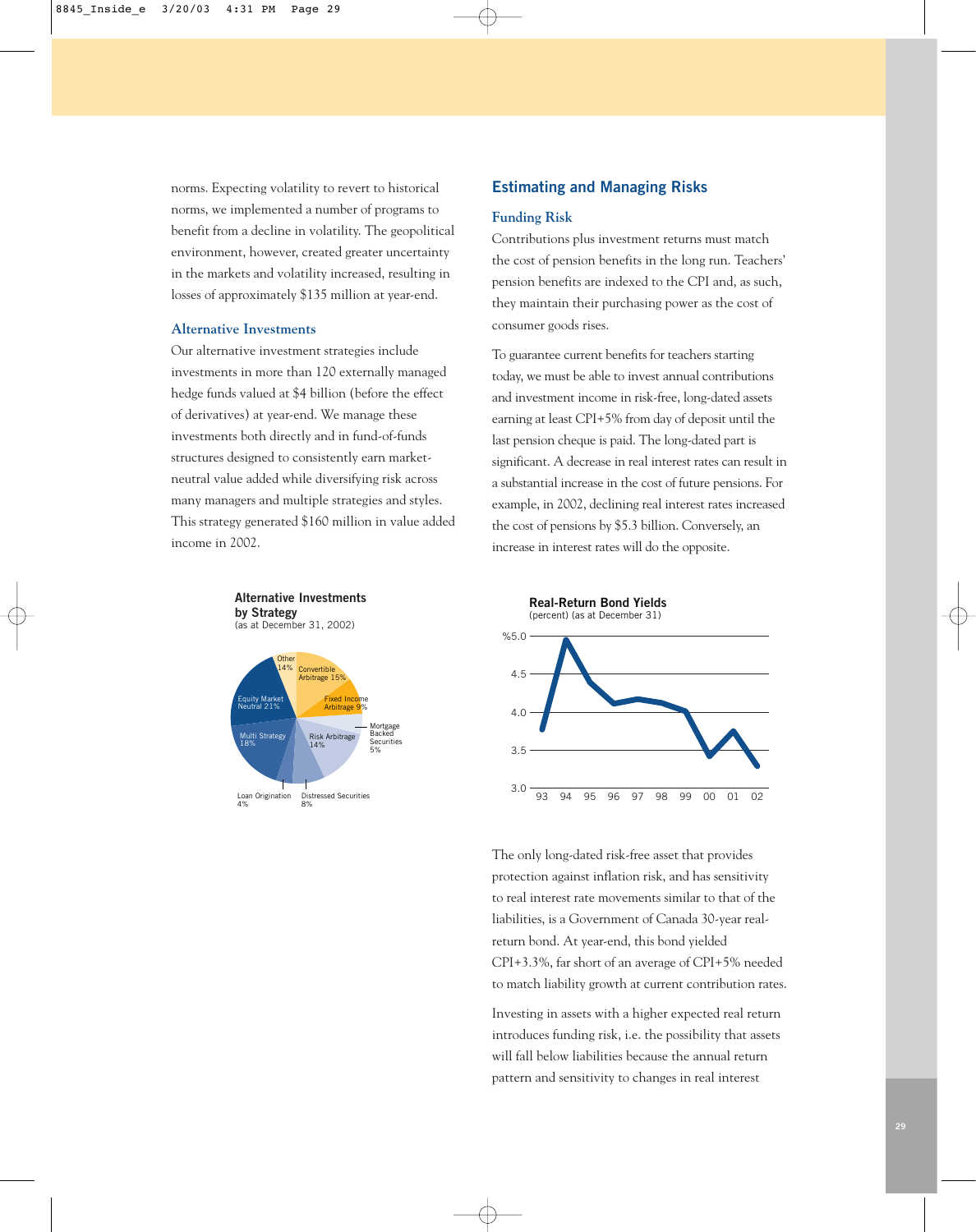

**Age Distribution of Teachers and Pensioners** (thousands)

rates differs from that of the liabilities. Funding risk matters because prolonged periods of funding deficiencies can transfer risks between generations of teachers and taxpayers.

We devote considerable time and resources to assetliability modeling and risk budgeting, i.e. finding the strategies with the biggest expected improvement in the funding ratio, while keeping funding risk within prudent bounds. Funding risk can be split into two parts: passive and active.

#### **Passive Risk**

In theory, we could match our liabilities with investments in real-return bonds, but that would not meet our average liability growth of CPI+5%. We can improve returns by replacing these risk-free assets with passive investment in other classes of assets defined by market indices for listed securities.

To keep matters simple, we will focus on the principal alternative, Canadian and foreign stocks. If realreturn bonds return CPI+3.5%, and a globally diversified basket of stock market indices matches its historical average return of CPI+6.5%, a 50/50 asset split between stocks and real-return bonds will meet our expected return requirement of CPI+5%.

In selecting an asset mix, the plan incurs passive funding risk, i.e. the possibility of a decline in the funding ratio because the market return on the chosen asset mix will be less than the growth rate of the liabilities. The tech boom of the 90s gave us some of the largest improvements in funding position from asset-mix returns in a century. Current market conditions come close to delivering one of the worst scenarios.

Our 10-year expectations for equity returns are less than CPI+6.5%. If that analysis is correct, passive implementation of asset mix will not give the plan the return it needs to meet long-term liability needs, and certainly not enough to maintain full funding.

#### **Active Risk**

The only other source of return is active management: trying to improve on the return from a passive assetmix implementation by giving greater weight to asset classes with a higher expected return and by superior security selection within an asset class. By deviating from asset mix, the plan incurs active risk, i.e. potential for a drop in the funding ratio because actual returns fall short of passive asset-mix returns.

Over the last 10 years, our average annual incremental return from active management has been 1.3% above what passive implementation of any fixed asset mix would have provided over that period. In addition, we added 0.75% by changing our asset-mix policy.

If we can maintain this historical experience, our active programs will be very important in delivering enough return to reduce the likelihood of future contribution increases. We are therefore increasing the relative importance of our active programs.

While we believe we have the resources and ability to add value through our active management of available assets, we cannot assume a repeat of past performance.

Our value-at-risk system has proven to be very useful in creating an active management risk budget. The allocation of active risk is therefore not based on where we have allocated assets through our policy asset mix,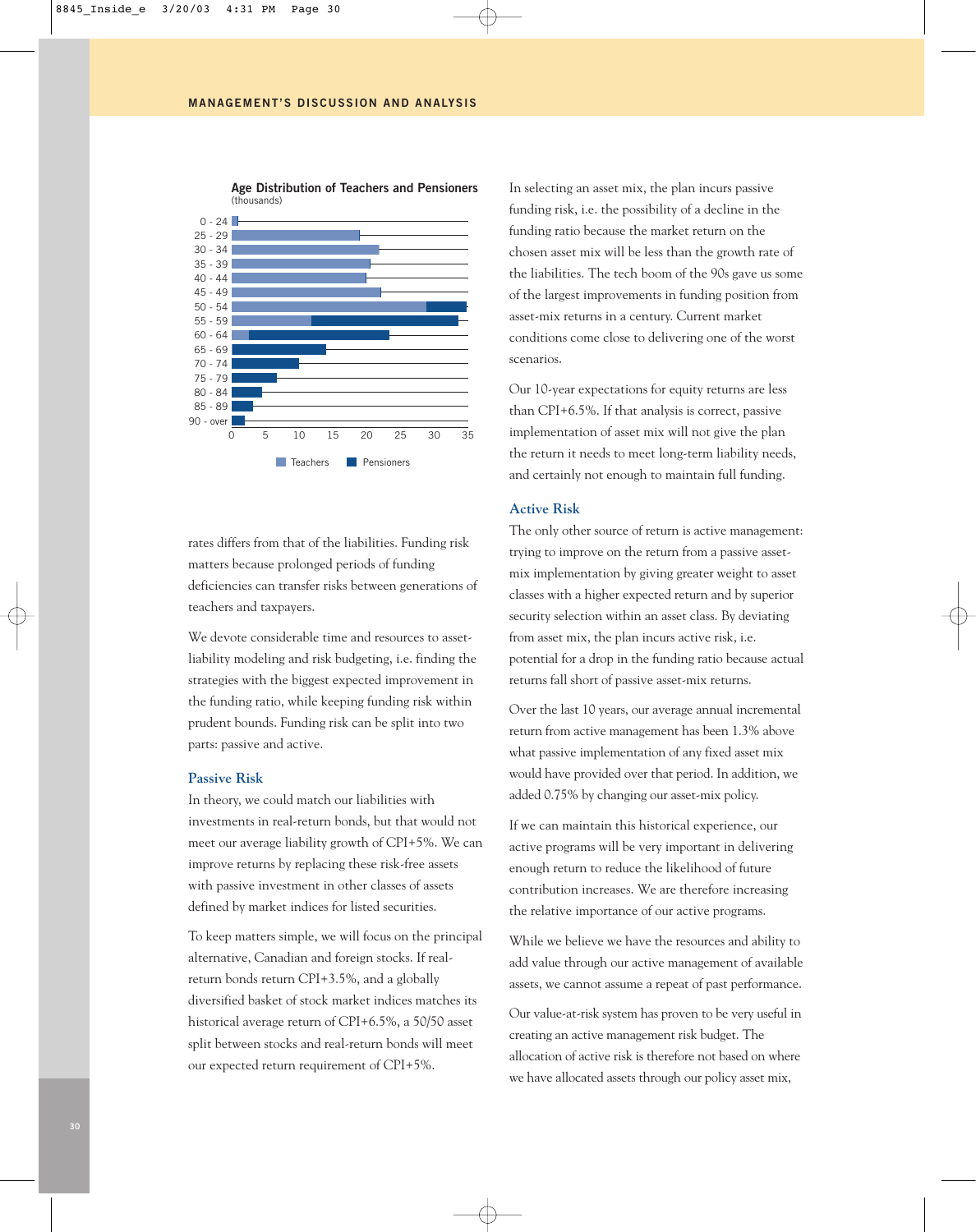but instead asks where we have the best opportunity and talent to help us improve upon our benchmark returns. All risk allocations carry with them the expectation for management to deliver a return on risk, and this is incorporated as a key part of our performance evaluation and compensation programs.

A rising share of our actively managed investments is being allocated to privately negotiated opportunities and instruments as well as products focused on absolute return on risk. We are active users of relative value strategies and alternative investments such as hedge funds, selected for their ability to give us consistent low volatility, risk-adjusted returns from a diversified portfolio.

The target for 2002 was to add \$670 million over the benchmark's return after all investment and other expenses. Actual value added was \$1.9 billion.

#### **Currency Risk**

When we invest outside Canada, we are subject to the risk of currency fluctuations. This volatility, if left unmanaged, could negatively impact the value of any gains or magnify any losses in foreign investments.

To reduce the volatility of returns due to foreign currency fluctuations, we hedge 50% of our non-North American equity policy exposure in the Euro, British pound, Japanese yen, Swedish krona and Swiss franc. We also take trading positions in foreign currencies with the objective of adding value.

#### **Credit Risk**

Credit risk arises from the plan's fixed-income exposure to government and corporate securities and from the investment contracts we have with financial institutions and investment dealers.

We regularly monitor credit exposure within fixed income. At year-end, our largest credit exposure was to the Province of Ontario (debt rated AA) for nonmarketable debentures valued at \$14.3 billion and \$1.3 billion in contributions receivable. The next largest credit exposure, \$13.2 billion is to the Government of Canada (rated AAA).



We also deal only with counterparties rated Single A or better for the trading of derivative contracts.

As a further risk management measure, the plan's Board must approve debt and equity investments in a single corporation or financial institution that exceed 3% of the market value of the plan's investments, except for debt issued or guaranteed by specified governments.

#### **Liquidity Risk**

If the plan only purchased securities by paying cash, liquidity needs would be small and mostly related to settlement of investment transactions. However, we make extensive use of total return swaps to achieve efficient foreign equity index exposure. The associated liquidity risk arises when a sustained drop in foreign equity markets requires us to transfer cash collateral to swap counterparties to cover the decline in the value of the derivative contract.

Since adopting a diversified asset investment strategy in 1990, we have withstood several equity downturns without incident. However, we closely monitor the plan's ability to withstand the liquidity effects of a simultaneous 20% decline in all markets.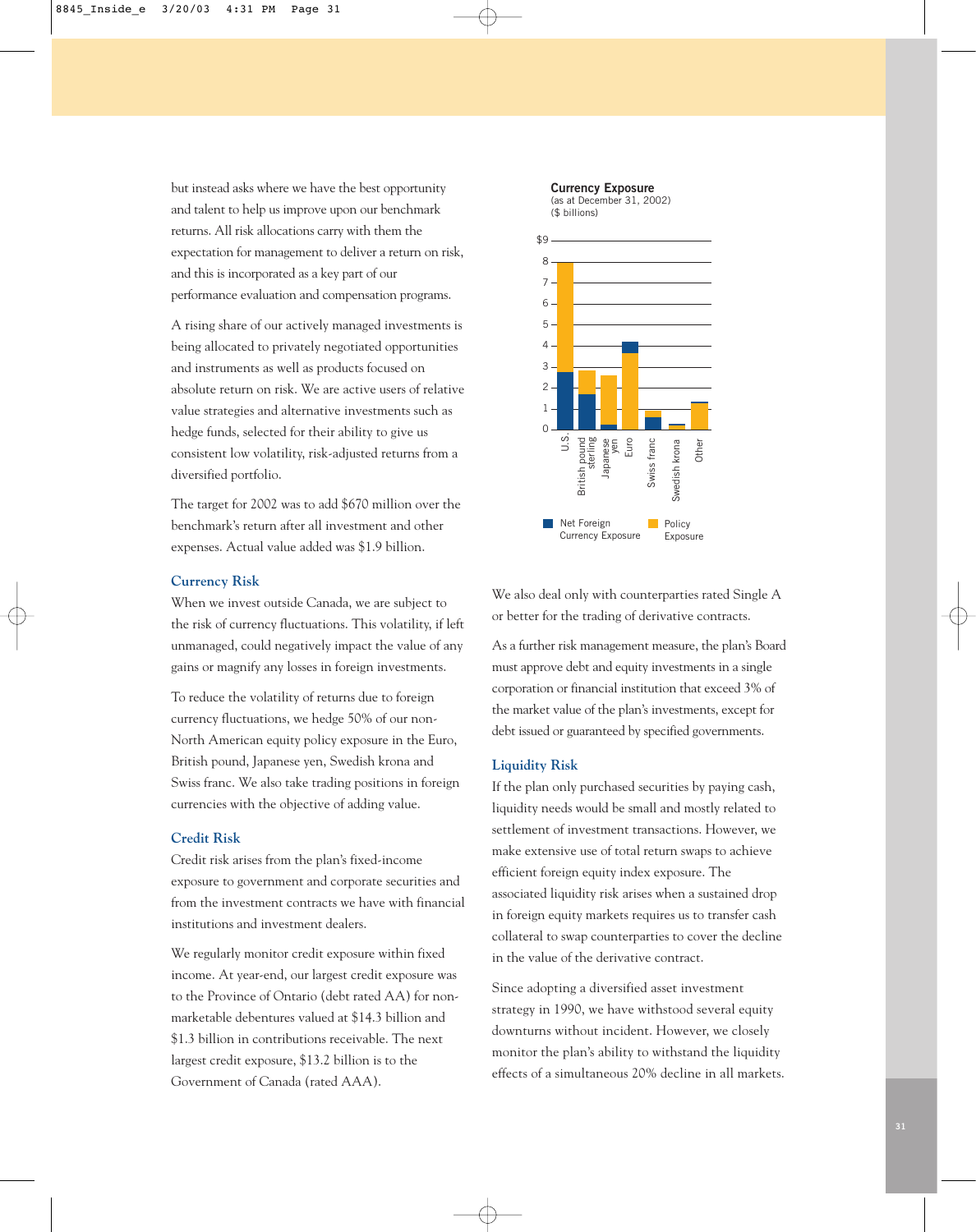To reduce the need for a forced sale of assets and to be able to settle transactions, a minimum of 1% of net investments is maintained in liquid investments such as T-Bills.

Included in \$9.7 billion of money-market securities are \$5.5 billion in bonds (excluding the effects of derivatives) maturing in less than one year. The bonds are used for value-added trading purposes and not for maintaining liquidity.

We are also a major participant in the repurchase/ reverse repurchase market, borrowing and lending cash using Government of Canada bonds and T-bills as collateral. We ensure that cash flow from investments, plus proceeds from assets that could be sold for cash over a six-month period, will always cover the plan's liabilities by a wide margin.

Highly liquid stocks within our global equities also form an additional source of liquidity for the plan, which could be sold if the need arose.



#### **Outlook**

Management keeps a constant watch over financial and economic conditions that may lead to short-term investment opportunities. However, the plan has commitments 70 years into the future, and therefore needs plausible working assumptions for setting a longerterm strategy, which in practice means the next 10 years.

Since first discussing our working assumptions in last year's annual report, we have made several updates. But our main outlook remains intact: we see only modest market returns over the next 10 years.

#### **Growth, Inflation and Interest Rates**

We expect Canadian and U.S. Gross Domestic Product (GDP) growth to average 3% per year over the next 10 years. Productivity improvements will be significant, but as baby boomers retire we are likely to experience significant shortages of skilled labour in nearly every profession.

Inflation, as measured by the Consumer Price Index (CPI), should average around 2% in Canada over the next decade. We assume that central banks will manage money supply to keep us from either the 5% inflation of the late 1980s or sustained deflation.

Japan's experience with deflation has raised concern that the same fate could befall the North American economy. Most observers underestimate the inflationary pressure that will emerge over the next decade in health and other personal services for an aging population. We could see the price of many manufactured goods fall relative to the cost of services because of continued strong productivity improvement in the health and personal services sector.

Some of the deflationary bias in the price of goods is coming from the growing ability of countries like China and India to compete in global markets with highquality products produced at low labour cost. Eventually, developed market currencies will fall to narrow that competitive price gap and inflate import prices.

High prices for stocks and real estate, as well as historically high consumer debt levels, could at some